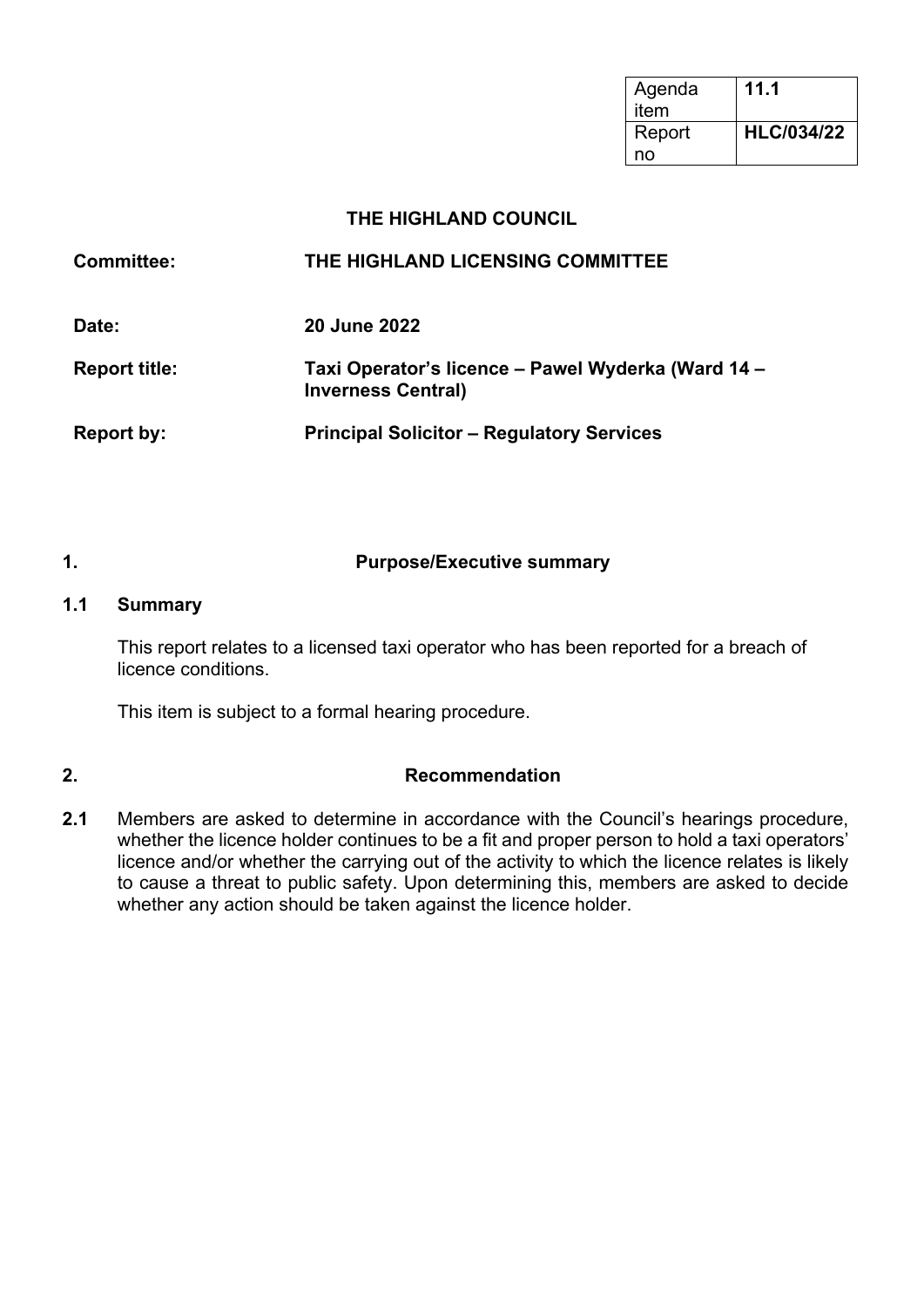#### **3. Background**

**3.1** The Highland Council has resolved that in terms of the Civic Government (Scotland) Act 1982 (the "Act") a licence will be required for the operation of a taxi. A licence for the same is issued by the Highland Council and is valid for the whole Council area.

#### **4. Licence Holder**

**4.1** Pawel Wyderka is a licensed taxi operator. His licence expires on 16 June 2024.

#### **5. Highland Council Penalty Points System for Taxi and Private Hire Operators**

- **5.1** Highland Council (Trading Standards) introduced a Penalty Points System on 01 July 2006 to assist in the assessment of the level of compliance shown by each operator in relation to conditions 1 and 2 of a taxi operator's licence. When the points on an operator's licence reach 20 or more during a two year rolling period, the operator becomes the subject of a report to the Highland Licensing Committee.
- **5.2** On 5 May 2022 a report in relation to Mr Wyderka was received from the Council's Trading Standards Service who are responsible for the enforcement of the licensing scheme for taxi/private hire cars and their drivers. A copy of the report received from Trading Standards is attached as **Appendix 1,** together with copies of productions which are attached as **Appendix 2**.
- **5.3** The report has been submitted due to Mr Wyderka accruing a total of 37 points on taxi Operator Licence no. 11 785 and for failing to maintain his licensed taxi to the standards required by the Licensing Authority.

#### **6 Process**

**6.1** A copy of the report and all attachments have been sent to Mr Wyderka who has been invited to attend and will be provided with an opportunity to be heard by the Committee. A copy of the procedure which will be followed at the meeting has also been sent to Mr Wyderka.

#### **7. Consideration of action to be taken**

- **7.1** In terms of Section 11 of Schedule 1 of the Civic Government (Scotland) Act 1982 a Licensing Authority may suspend a licence(s) on the following grounds:
	- (a) if in their opinion the holder of the licence is no longer a fit and proper person to hold the licence(s);
	- (b) the carrying on of the activity to which the licence relates has caused, is causing or is likely to cause undue public nuisance or a threat to public order or public safety; or
	- (c) a condition of the licence has been contravened.
- **7.2** If Members are not of a mind to suspend the licence, the Committee could require the operator to present his vehicle for inspection on a more frequent period than the current 6 or 12 months inspection regime eg every 3 months. This would allow Trading Standards an opportunity to undertake more regular monitoring of the vehicle.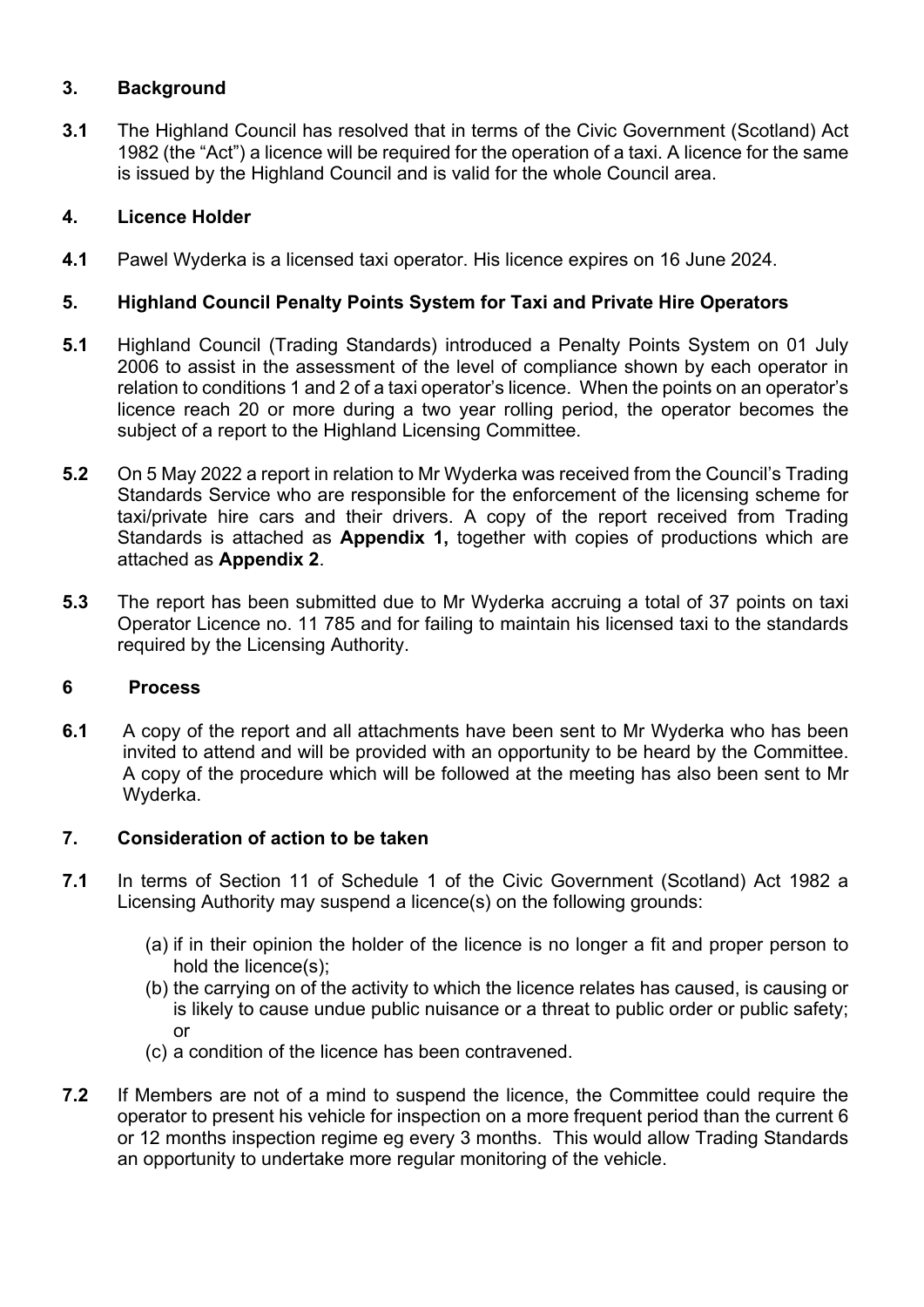#### **8. Policies and Conditions**

**8.1** The standard taxi operator's licence conditions are relevant to this case and can be accessed via the following link:

[https://www.highland.gov.uk/downloads/file/3516/taxi\\_operator\\_conditions\\_of\\_licence](https://www.highland.gov.uk/downloads/file/3516/taxi_operator_conditions_of_licence)

**8.2** In terms of condition 1 of the taxi operator's licence conditions, "the holder of a taxi operator's licence shall ensure that the taxi, including all body work, upholstery and fittings, is maintained in a safe and serviceable condition and, subject to prevailing road conditions, is in a clean condition and of smart appearance".

#### **9. Implications**

**9.1** Not applicable.

Date: 19 May 2022

Author: Michael Elsey

- Appendix 1: Trading Standards report
- Appendix 2: Trading Standards copies of productions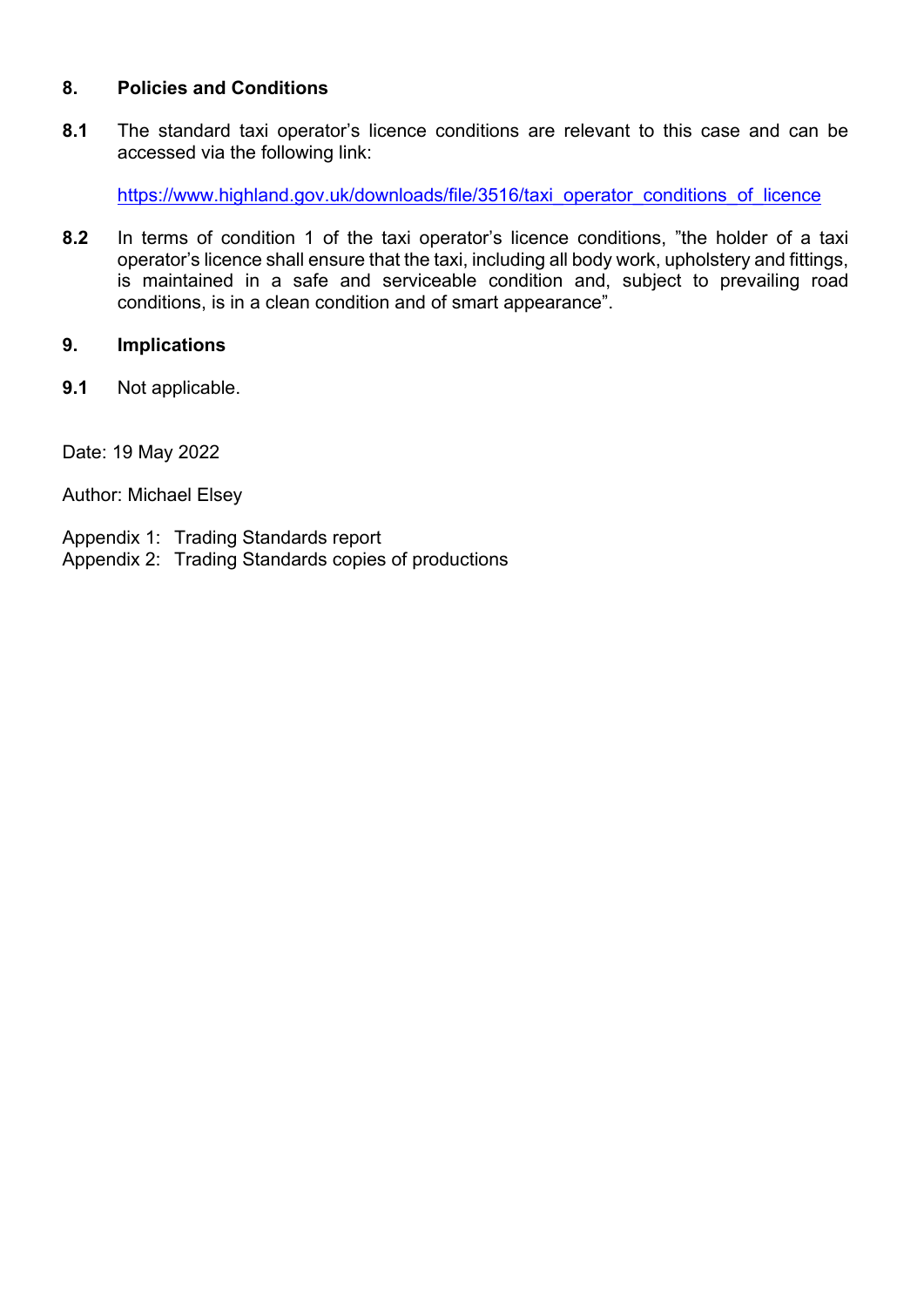## **CIVIC Government (Scotland) Act 1982**

### **Penalty Points System for Licensed Taxi and Private Hire Car (PHC) Operators and Drivers**

### **Reference No TS/CG(S)/APP/110785**

| Against:       | Pawel Wyderka                                | Age: | DOB: |
|----------------|----------------------------------------------|------|------|
| <b>Address</b> |                                              |      |      |
|                |                                              |      |      |
|                | Licence Held: Taxi Operators Licence 11 0785 |      |      |

Expiration Date: 16/06/2024

Vehicle description: Ford Galaxy VRM: ST13 VAY

Date of first registration: 02/08/2013

Mileage at last inspection: 143226

Penalty Points Total as of 20/04/2022: 37 Points

| <b>Reporting Officer:</b>      | <b>Bobby Smeaton</b>       |
|--------------------------------|----------------------------|
| Designation:                   | <b>Enforcement Officer</b> |
| Address:                       | <b>Highland Council</b>    |
|                                | <b>Trading Standards</b>   |
|                                | 38 Harbour Road            |
|                                | Inverness                  |
|                                | <b>IV1 1UF</b>             |
| Telephone Number: 01463 644574 |                            |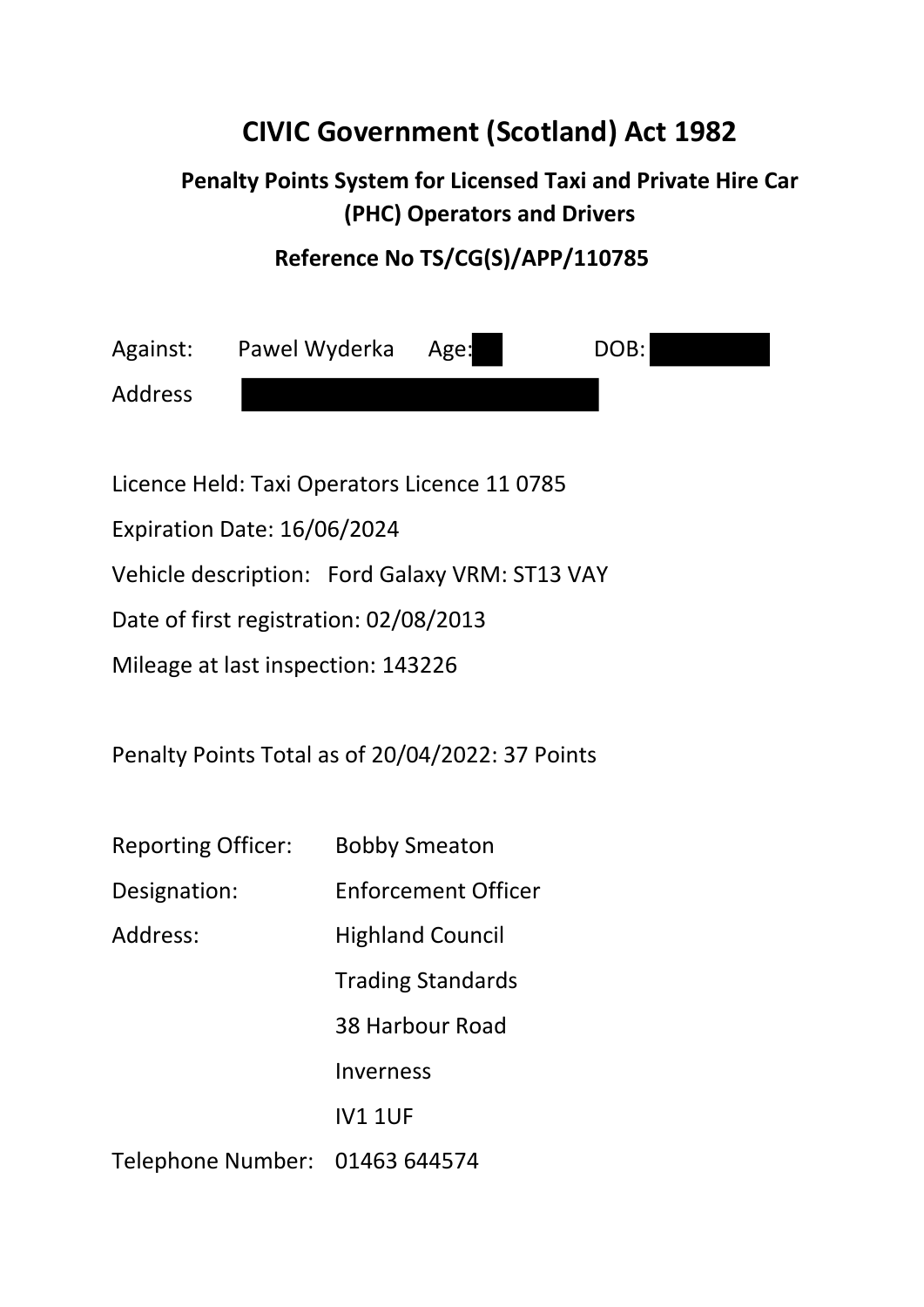### **It is reported that**:

Mr Wyderka has failed to maintain his licensed Taxi to the standard required by the Licensing Authority, Highland Council, contrary to condition 1 of the Taxi Operator's Conditions of Licence, as demonstrated by the result of three vehicle inspections, carried out by The Council's approved contractor.

### **Background Information**

The penalty points system was introduced on 1st July 2006. Its purpose is to assist Trading Standards in the evaluation of how well licensed operators maintain their vehicles.

Points accumulate when faults are found at the Council's inspection of licensed vehicles or during 'on the spot' inspections by Trading Standards Staff. An appeal system is in place, which allows an Operator to question the allocation of points.

When the points total reaches 20 or more during a two-year rolling period, the Operator becomes the subject of a report to the Licensing Committee.

*(Production Number 1. Penalty points tariff).* 

### **Summary of Facts and Evidence**

This report relates to the licensed vehicle operated by PAWEL WYDERKA licence number 11 0785. The vehicle on this licence is a Ford Galaxy, vehicle registration mark ST13 VAY. The licence has accrued 37 penalty points since 4<sup>th</sup> March 2021, for faults identified during three inspections of the licenced vehicle, carried out by the Council's contractor. This matter is reported because the licence has accumulated more than 20 points within a two-year rolling period.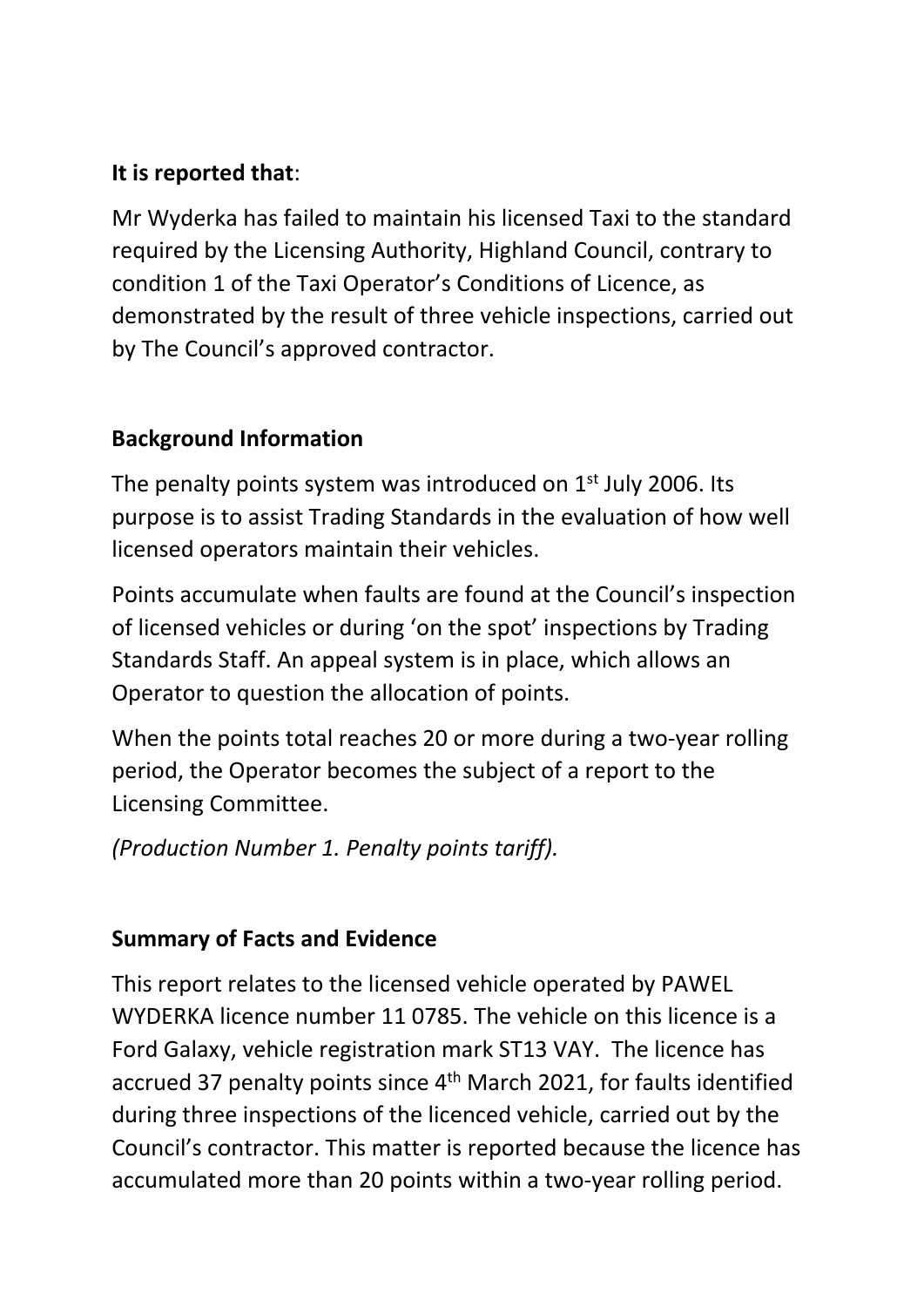### **Antecedents**

Mr Wyderka currently holds Taxi operator's licence 11 0785 which was renewed on 17/06/2021 and is valid until 16/06/2024. The present vehicle is the fifth vehicle to be operated on this licence.

### **Evidence relating to licence 11 0785**

Inspection by the council's contractor of the licensed vehicle on 4th March 2021 resulted in a failure with four faults being identified:

Nearside parking brake has no effort

Nearside parking brake cable broken at calliper

Parking brake efficiency below requirements

Exhaust emissions exceed manufacturer's specified limit (0.51)

This failure accrued 10 penalty points.

In the opinion of the examiner, the vehicle was deemed dangerous to drive because of the defects listed.

*(Production number 2. Taxi test report form dated 04/03/21).* 

A suspension notice in terms of Section 11 of the Civic Government (Scotland) Act 1982, was issued to Mr Wyderka via e mail.

*(Production Number 3. Suspension notice dated 04/03/21)*

The vehicle was presented for re-test on 05/03/21 but failed again with the following fault:

Exhaust emissions exceed manufacturer's specified limit (0.51)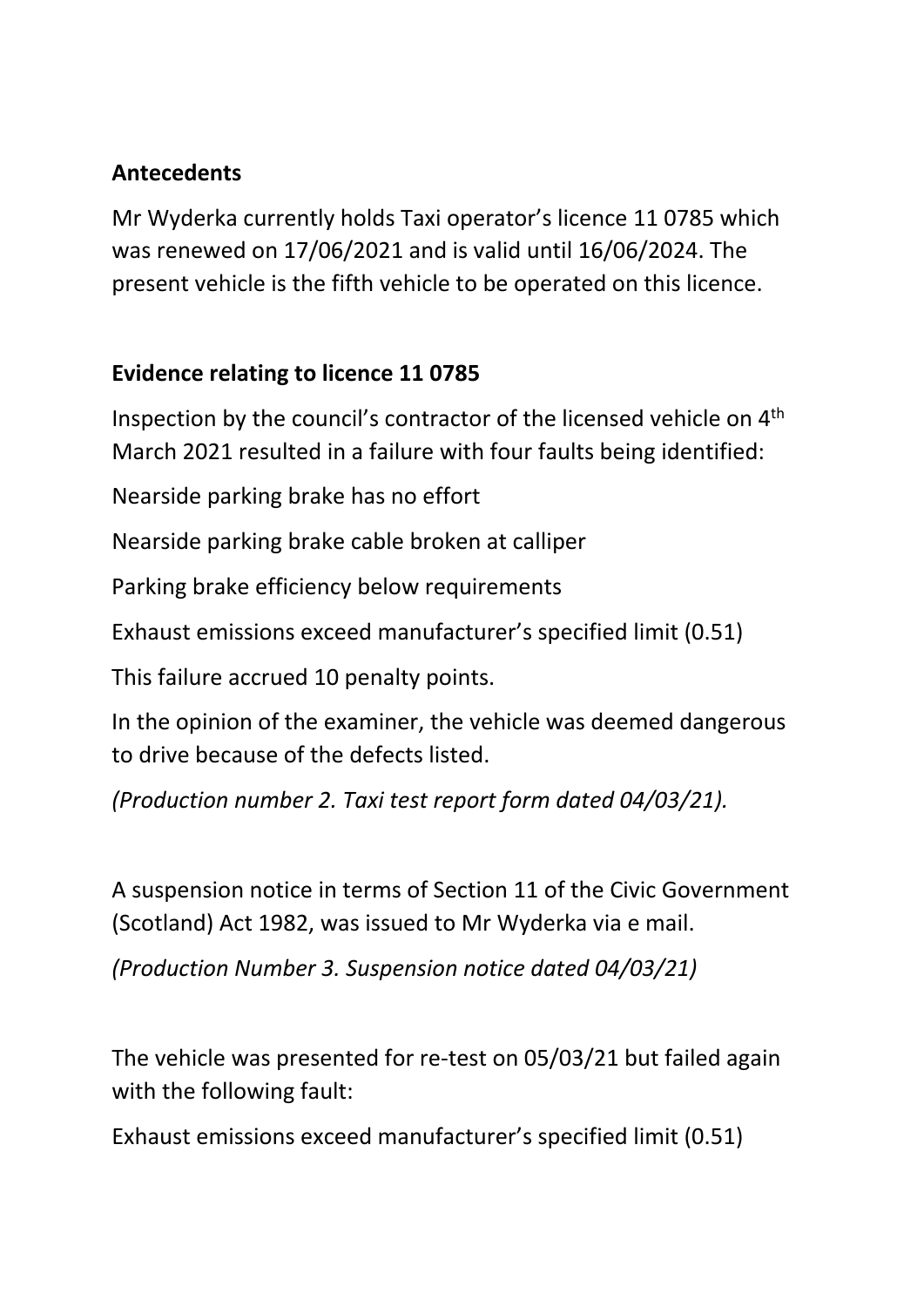\*please note the re-test does not attract penalty points as the licence to operate the vehicle has already been suspended.

*(Production Number 4. Taxi test report form dated (05/03/21)*

The vehicle was retested on 12<sup>th</sup> March 2021 and passed the inspection.

*(Production Number 5. Taxi test report form dated 12/03/21).* 

A warning letter in terms of Penalty Points System and the Civic Government (Scotland) Act 1982, was sent to Mr Wyderka via email.

*(Production Number 6. Warning Letter dated 10/04/21)* 

On 9th September 2021, the vehicle was subjected to its 6 monthly inspection carried out by the council's contractor. This inspection resulted in a failure. The fault identified was:

Nearside rear handbrake not working

For this fault the operator was issued 5 penalty points and now had a total of 15 points on his operator's licence accrued within the twoyear rolling period.

*(Production Number 7. Taxi test report dated 09/09/21)* 

A suspension notice in terms of Section 11 of the Civic Government (Scotland) Act 1982, was issued to Mr Wyderka via e mail.

*(Production Number 8. Suspension notice dated 09/09/21)*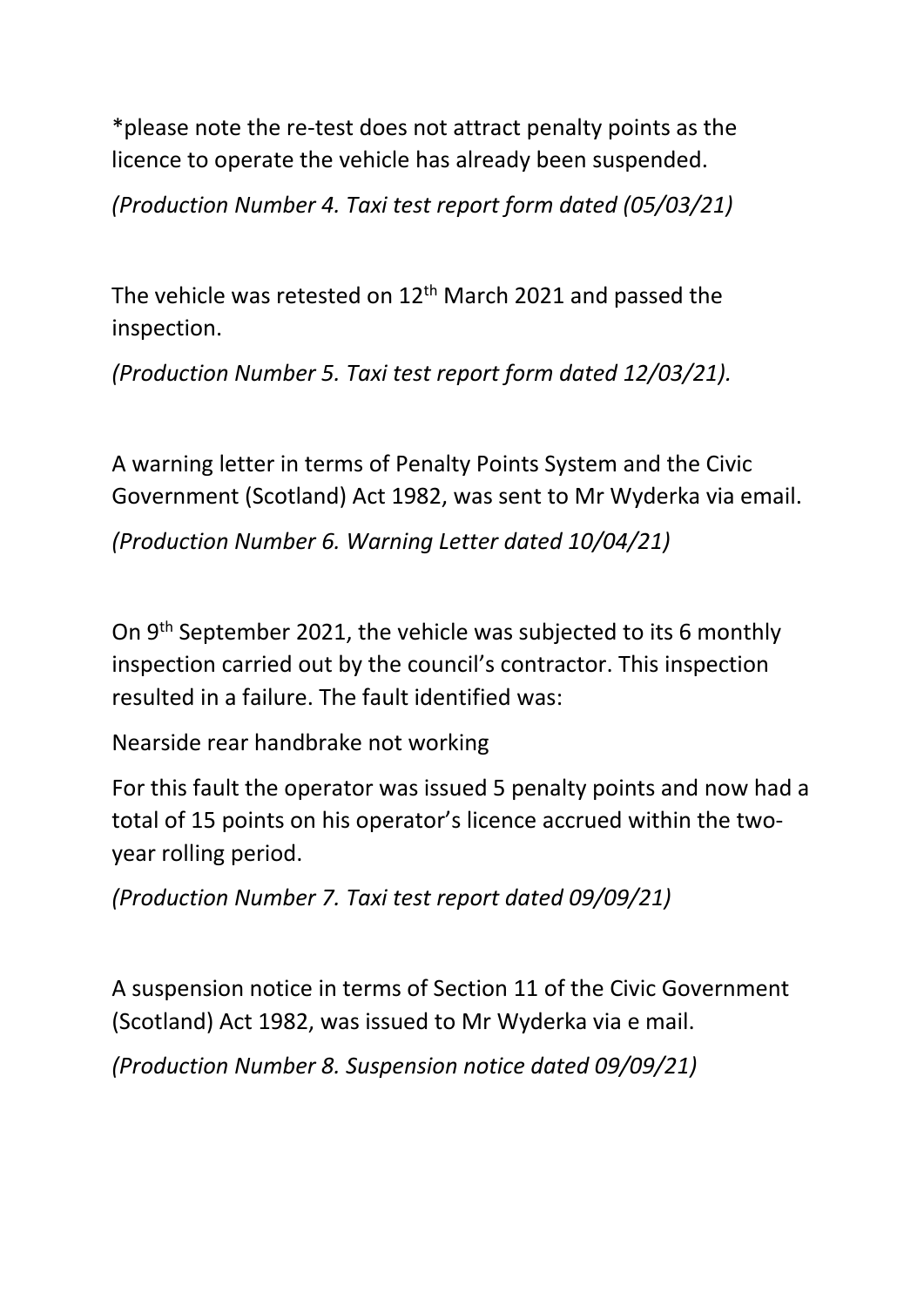The vehicle was retested on the 10<sup>th</sup> September 2021 and attained a pass.

*(Production Number 9. Taxi test report dated 10/09/21)* 

The vehicle was again due its 6 monthly inspection and on 9<sup>th</sup> March 2022 was presented for inspection but failed with the following defects:

Emissions above limits

Fuel cap missing

Handbrake readings below limits

Service brake below limits

Both rear axle front bushes perished

o/s headlight too high

No rubber on brake pedal

First aid kit expired (2021)

For these faults Mr Wyderka was given 22 penalty points which took him to a total of 37 within the 2-year rolling period.

*(Production Number 10. Taxi test report dated 09/03/22)* 

A suspension notice in terms of Section 11 of the Civic Government (Scotland) Act 1982, was issued to Mr Wyderka via e mail.

*(Production Number 11. Suspension notice dated 09/03/21)*

The vehicle was re-tested on the 21<sup>st</sup> March 2022 and passed.

 *(Production number 12. Taxi test report dated 21/03/22)*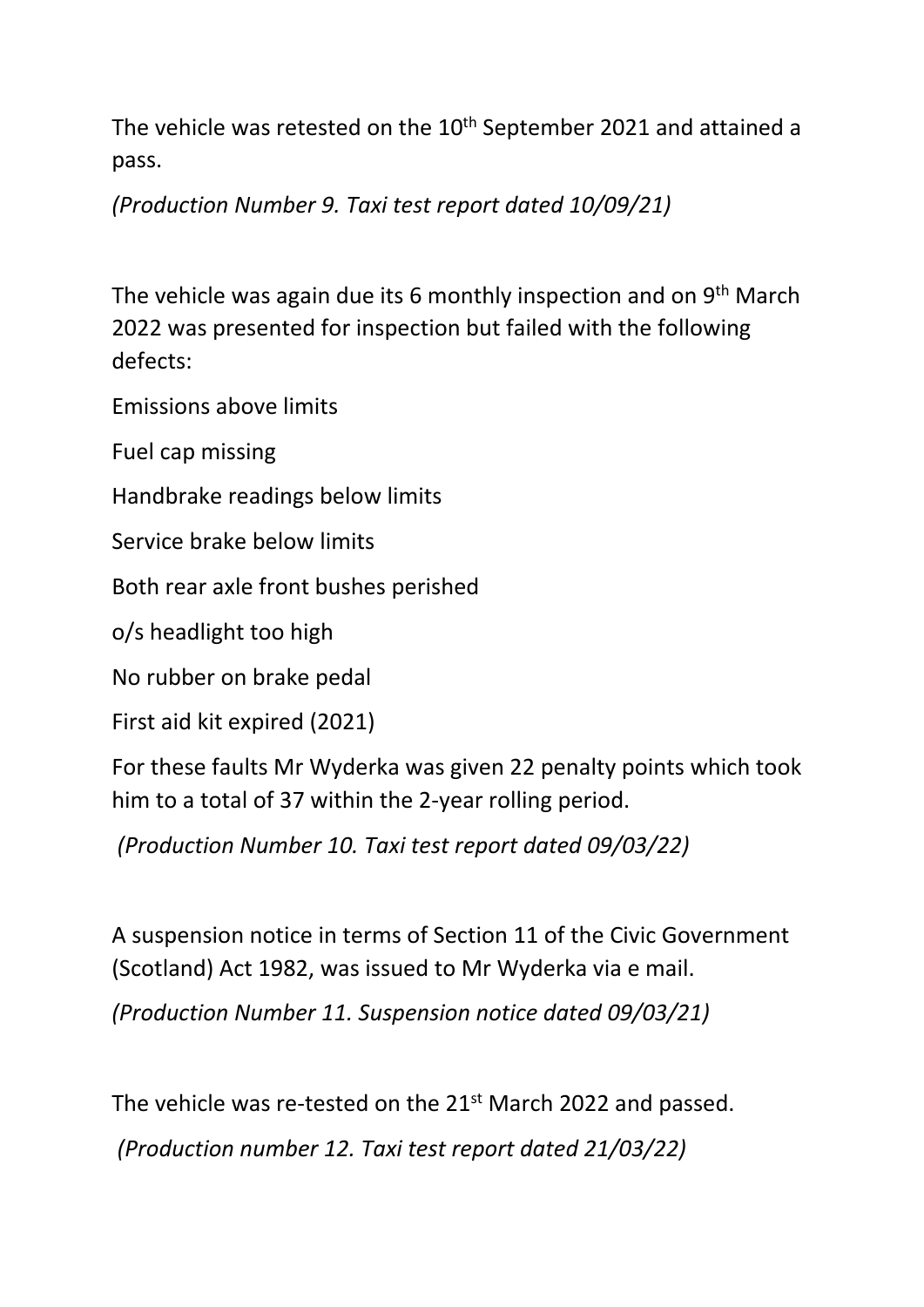Current operating protocols of the penalty points system require that when an Operator reaches 20 or more points, they are interviewed by Trading Standards Staff, to ascertain if there is any reason that points should not have been allocated to the licence prior to being reported to the Licensing Committee.

Trading Standards Staff interviewed Mr Wyderka on 11th April 2022. He was duly notified that the points on his Taxi operator's licence had exceeded the threshold and asked if he had any mitigating circumstances for this. Mr Wyderka did not have any mitigating circumstances and had not had the vehicle checked over by a suitable garage prior to submitting the vehicle for its taxi inspection. He was therefore informed that the matter would be reported to the licensing committee for their consideration.

Evidence held by Trading Standards:

| Number         | Description                             |
|----------------|-----------------------------------------|
| 1              | <b>Penalty Points Tariff</b>            |
| $\overline{2}$ | Taxi test report 04/03/2021             |
| 3              | CG(S)A S11 suspension notice 04/03/2021 |
| $\overline{4}$ | Taxi test report 05/03/2021             |
| 5              | Taxi test report 12/03/2021             |
| 6              | 10pt warning letter 10/04/2021          |
| 7              | Taxi test report 09/09/2021             |
| 8              | CG(S)A S11 suspension notice 09/09/2021 |
| 9              | Taxi test report 10/09/2021             |
| 10             | Taxi test report 09/03/2022             |
| 11             | CG(S)A S11 suspension notice 09/03/2022 |
| 12             | Taxi test report 21/03/2022             |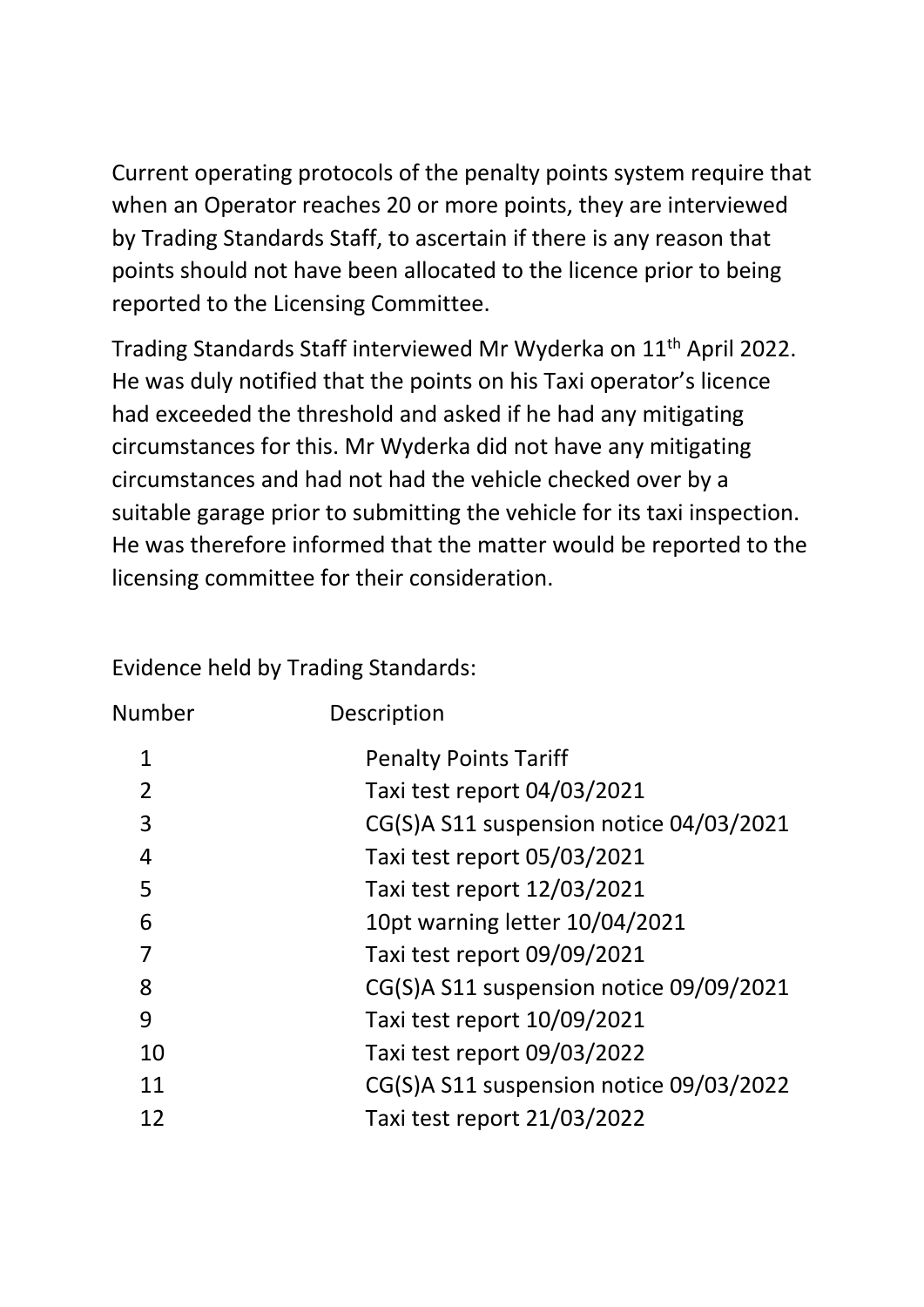

**Trading Standards Business Guidance**

**Taxi & PHC Penalty Points System**

**This leaflet is designed to explain the penalty points system in operation within Highland Council and provide basic guidance to Taxi and PHC operators and drivers on its use. It is not a complete or an authoritative statement of the law relating to taxi and PHC businesses.**

#### **1. What is it?**

1.1.The Penalty Points System (the system) is an evaluation tool used by Trading Standards staff to determine whether the licensed vehicle of a Taxi/PHC operator or driver, when examined over a period of time, has reached a point where the matter justifies referral to the Licensing Committee.

#### **2. Why was it introduced?**

- 2.1.The system was introduced in 2006 following concerns expressed by Members of the Civic Government Licensing Working Group about the level of safety related failures recorded during the routine vehicle examinations undertaken by the Council's appointed contractor.
- 2.2.In addition to the real public safety concerns that existed, the time spent by Trading Standards staff suspending unsafe vehicles from use and chasing up licensees to remedy other defects found, was seen as wasteful and inefficient.
- 2.3.Trading Standards have used the system since then to maintain the general standard of Taxi's and PHC's operating within Highland.

#### 3. **What is the principle of the system?**

- 3.1.The system is a way of demonstrating to licensees any failures to maintain and otherwise operate a licensed vehicle, including unacceptable actions or omissions by a licensed driver. The system encourages self-regulation and by routine scrutiny provides a fair process for all licensed operators/drivers.
- 3.2.In addition, it provides a clear decision making process for Trading Standards staff to report a matter to the Licensing Committee. The system can be seen as being fair and transparent. Members can also be confident that a consistent approach is being taken and that the behaviour of one licensee can be easily compared against that of other licensees as well as against the standard set by the Council.

#### 4. **How does it work in practice?**

- 4.1.The current Penalty Points Tariff is annexed to this document. The tariff was drawn up by reference to existing DVSA guidelines on the categorisation of vehicle safety defects. Other non-safety elements of the tariff were agreed by the Civic Government Licensing Working Group members.
	- 4.1.1. The tariff was last reviewed by the Civic Government Licensing Working Group during 2009.
- 4.2.Different categories of licence holder will be liable to have Penalty Points allocated for different events or defects found. This is due to the very specific responsibilities that are applicable to licence categories; examples of this are as follows: -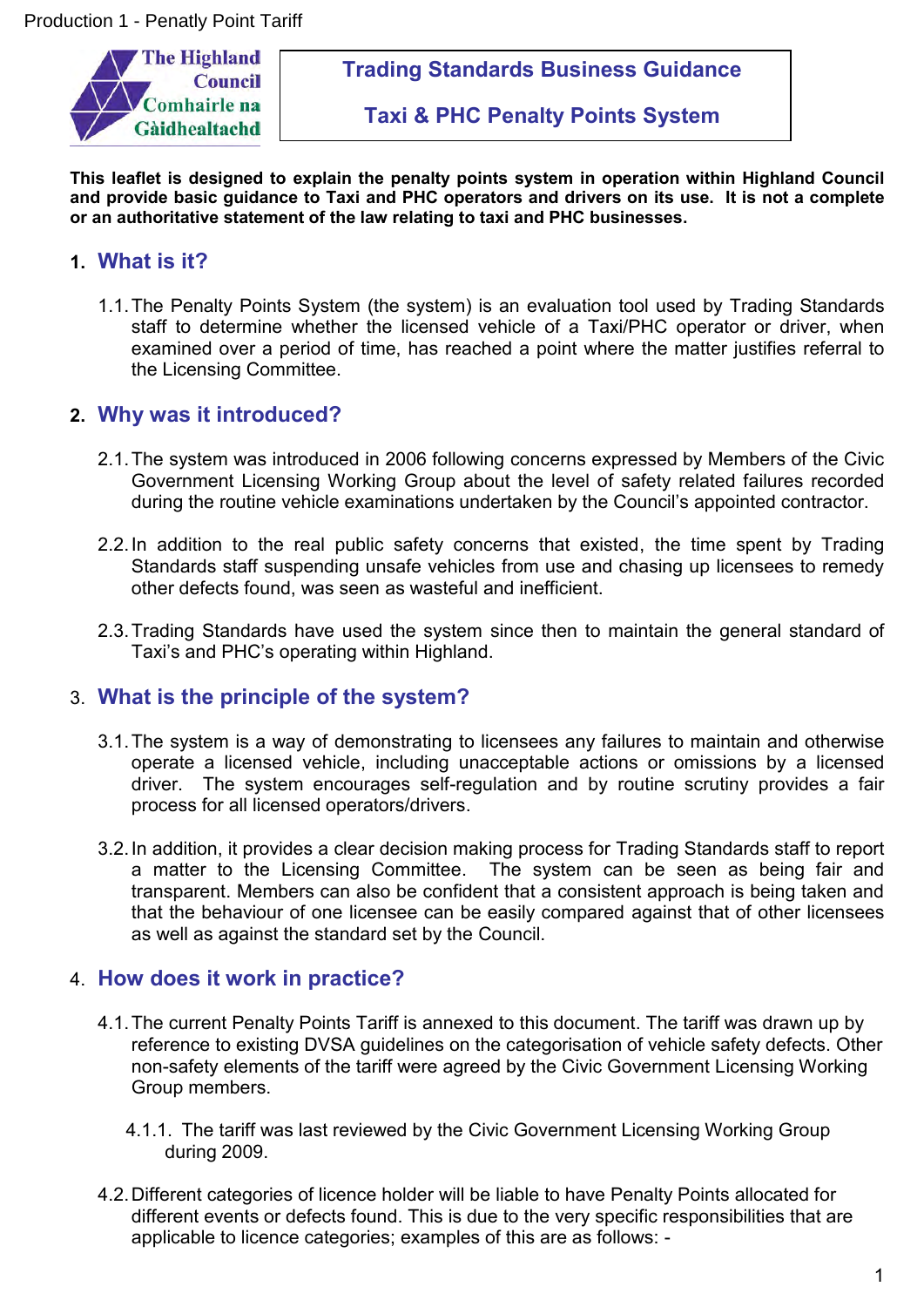4.2.1. A licensed Operator has overall responsibility for the vehicle and will therefore be liable for safety defects discovered which should have been detected by appropriate routine maintenance.

A licensed driver also has some responsibility for the safety of the vehicle, but whilst it is seen as reasonable that he/she should carry out an examination of the vehicle at the start of a shift and detect tyres that are below the legal tread depth, he/she is not liable for defects which would take a mechanic to identify.

- 4.2.2. A licensed operator cannot be liable for the failure of a licensed driver to display his identity badge. In such circumstances penalty points will only be allocated to the driver.
- 4.2.3. In some cases e.g. the "bald tyres" scenario, both driver and operator would be allocated penalty points as both have equal liability.
- 4.3.Vehicle defects are recorded on the Trading Standards database. These include defects discovered during:
	- Routine Council examinations
	- inspections carried out on taxi ranks and elsewhere while vehicles are in use
	- complaint investigations, and
	- any necessary follow-up actions e.g. warnings issued where remedial work has not been carried out as required.

This record entry is automatically translated into the relevant number of Penalty Points according to the agreed tariff.

4.4.A licensee can appeal to Trading Standards operational staff against the allocation of penalty points and, in cases where circumstances justify, an adjustment to the allocated points will be made.

A further route of appeal to the Trading Standards Team Leader is also available, should this be necessary.

### 5. **What is the Formal Action Trigger Point?**

- 5.1.The **"Formal Action Trigger Point"** has been set at a total of 20 Penalty Points during any 2 year period.
- 5.2.If any licensee accumulates 10 points or more they will be formally notified in writing of this fact and given the opportunity to discuss the matter with a member of Trading Standards staff.
- 5.3.Where the **"Formal Action Trigger Point"** is reached or exceeded, the preparation of a report to the Licensing Committee will be triggered.
- 5.4.Licensees are then notified in full of the faults or problems which have led to the penalty points accumulated and are given the opportunity, before the report is submitted, to make representations to the Trading Standards Manager in relation to the matter.
- 5.5.A report would only go ahead if the Trading Standards Manager is content that such a report is justified.

#### 6. **What information will the report to the Licensing Committee contain?**

6.1.The report will identify the licensee to which the case relates. This could be a licensed operator, licensed driver or both.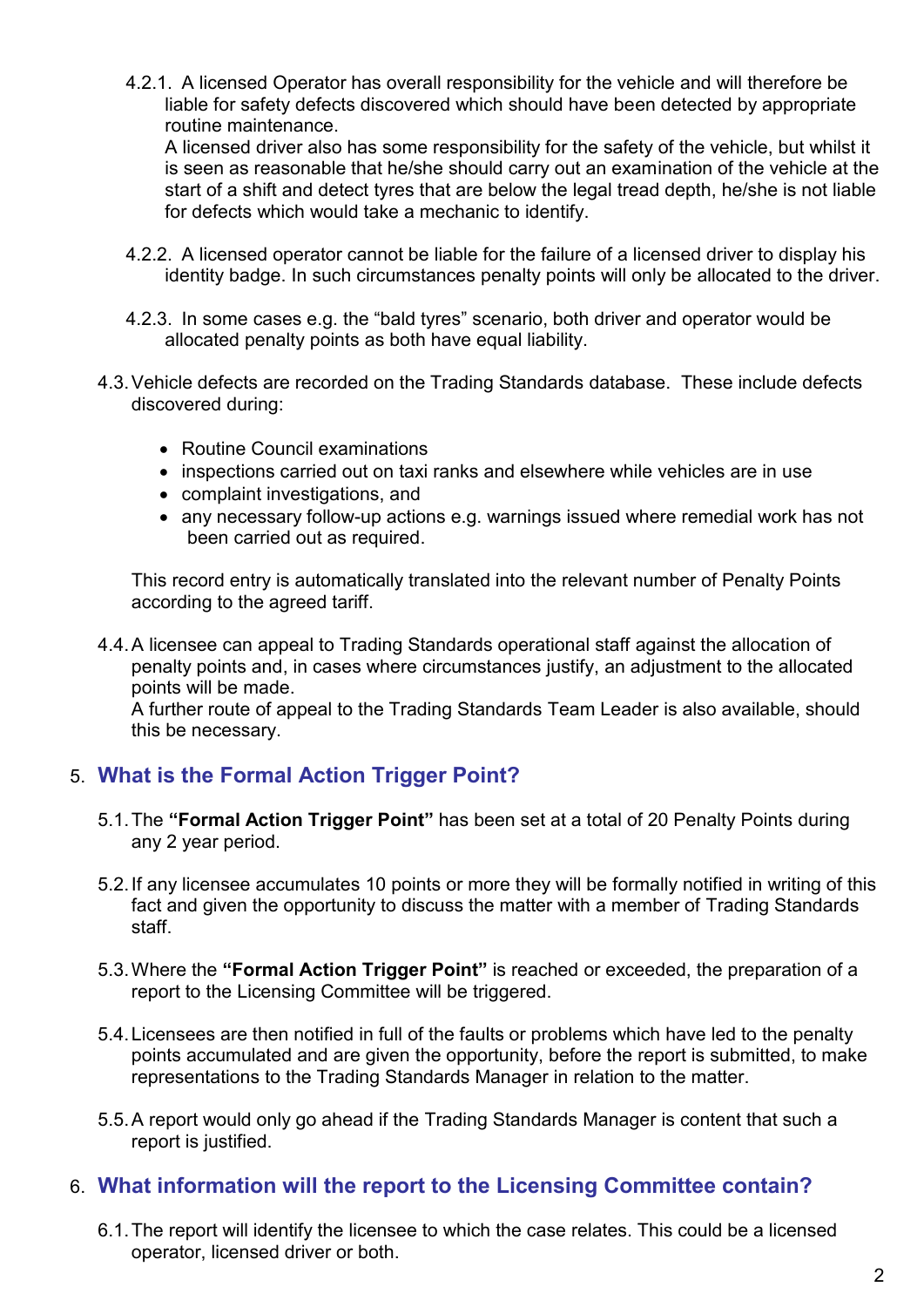- 6.2.Where a report is made against a licensed operator who is also a driver, the report may only be in relation to one of the licences he/she currently possesses.
- 6.3.The Penalty Points accumulated by the licence will be identified, as will the full facts including vehicle inspection reports, complaint outcomes, warnings issued and any other evidence relevant to the case. It is on the basis of the total evidence and not simply on the Penalty Points total that the case will be submitted.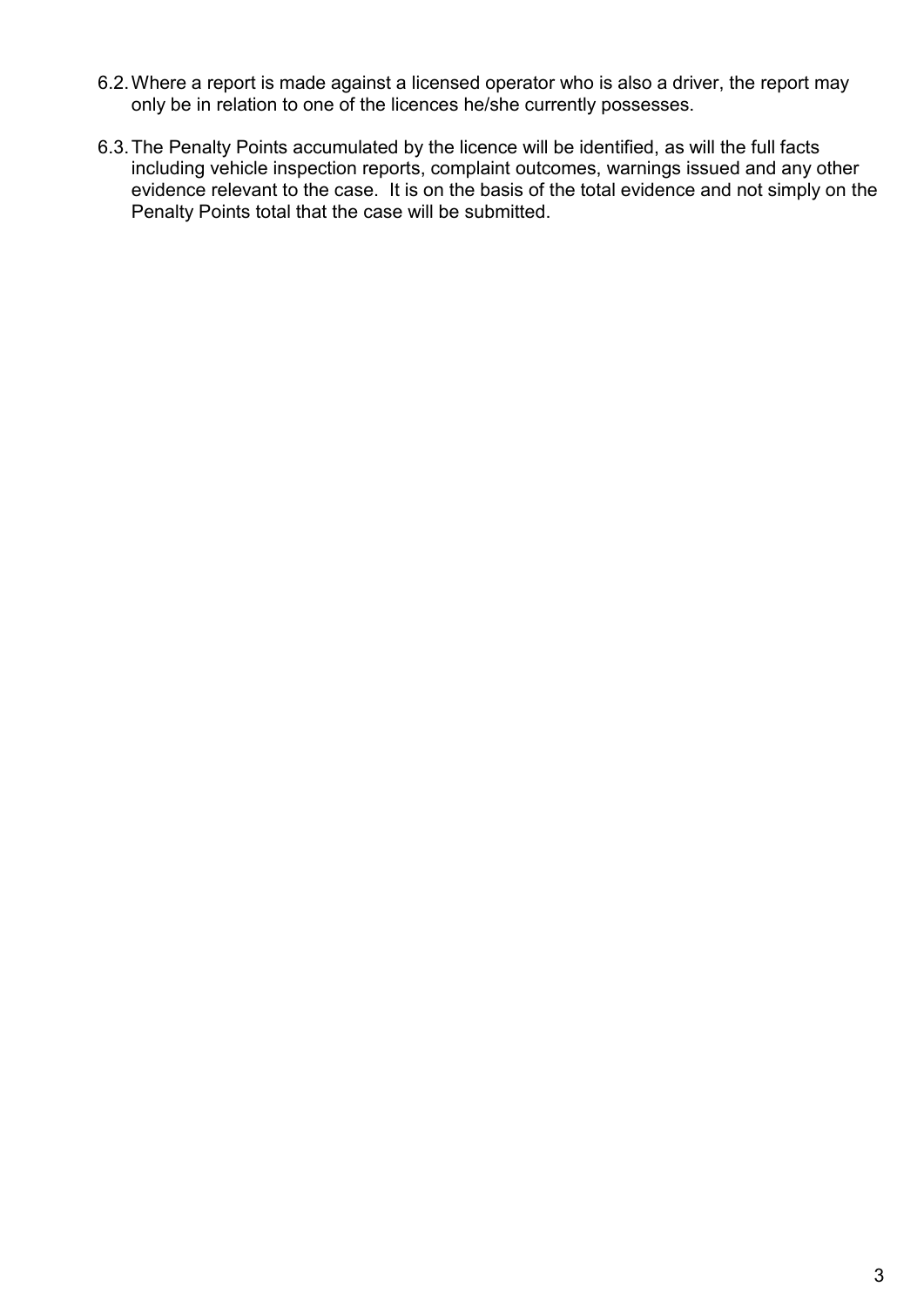# Annex: Penalty Points Tariff

|              | Applicability |              |               | Defect             |                     | Penalty                                    |                  |                                  |
|--------------|---------------|--------------|---------------|--------------------|---------------------|--------------------------------------------|------------------|----------------------------------|
|              | Operator      |              | <b>Driver</b> | Category           | Sub-                | Descriptor                                 | Code             | Points                           |
| Taxi         | <b>PHC</b>    | Taxi         | <b>PHC</b>    |                    | Category            |                                            |                  |                                  |
| ✓            | ✓             | ✓            | ✓             | Safety             | Tyres/Wheels        | High Risk / Obvious                        | TA7              | 7                                |
| ✓            | ✓             |              |               | Safety             | Tyres/Wheels        | Med-High Risk / Detectable by              | TA <sub>5</sub>  | $\overline{5}$                   |
|              |               |              |               |                    |                     | Routine Maintenance                        |                  |                                  |
| $\checkmark$ | $\checkmark$  |              |               | Safety             | <b>Tyres/Wheels</b> | Med Risk / Undetectable by                 | TA <sub>2</sub>  | $\overline{2}$                   |
|              |               |              |               |                    |                     | Routine Maintenance                        |                  |                                  |
| ✓            | $\checkmark$  | $\checkmark$ | ✓             | Safety             | <b>Brakes</b>       | High Risk / Obvious                        | TB7              | 7                                |
| ✓            | ✓             |              |               | Safety             | <b>Brakes</b>       | Med-High Risk / Detectable by              | TB <sub>5</sub>  | $\overline{5}$                   |
|              |               |              |               |                    |                     | Routine Maintenance                        |                  |                                  |
| ✓            | ✓             |              |               | Safety             | <b>Brakes</b>       | Med Risk / Undetectable by                 | TB <sub>2</sub>  | $\overline{2}$                   |
|              |               |              |               |                    |                     | Routine Maintenance                        |                  |                                  |
| $\checkmark$ | $\checkmark$  | ✓            | ✓             | Safety             | Steering /          | High Risk / Obvious                        | TC7              | $\overline{7}$                   |
|              |               |              |               |                    | Suspension          |                                            |                  |                                  |
| ✓            | ✓             |              |               | Safety             | Steering /          | Med-High Risk / Detectable by              | TC <sub>5</sub>  | $\overline{5}$                   |
| ✓            | ✓             |              |               |                    | Suspension          | Routine Maintenance                        |                  |                                  |
|              |               |              |               | Safety             | Steering /          | Med Risk / Undetectable by                 | TC <sub>2</sub>  | $\overline{2}$                   |
| $\checkmark$ | $\checkmark$  | $\checkmark$ | $\checkmark$  |                    | Suspension          | Routine Maintenance                        |                  |                                  |
|              | $\checkmark$  |              |               | Safety             | General             | High Risk / Obvious                        | T <sub>D</sub> 7 | $\overline{7}$<br>$\overline{5}$ |
|              |               |              |               | Safety             | General             | Med-High Risk / Detectable by              | TD <sub>5</sub>  |                                  |
| $\checkmark$ | $\checkmark$  |              |               |                    |                     | Routine Maintenance                        |                  | $\overline{2}$                   |
|              |               |              |               | Safety             | General             | Med Risk / Undetectable by                 | TD <sub>2</sub>  |                                  |
| ✓            | $\checkmark$  | ✓            | $\checkmark$  | Safety             |                     | Routine Maintenance<br>High Risk / Obvious | TE7              | $\overline{7}$                   |
| ✓            | ✓             |              |               | Safety             | Lighting            | Med-High Risk / Detectable by              | TE <sub>5</sub>  | $\overline{5}$                   |
|              |               |              |               |                    | Lighting            | Routine Maintenance                        |                  |                                  |
| $\checkmark$ | ✓             |              |               | Safety             | Lighting            | Med Risk / Undetectable by                 | TE <sub>2</sub>  | $\overline{2}$                   |
|              |               |              |               |                    |                     | Routine Maintenance                        |                  |                                  |
| ✓            | ✓             |              |               | Documents,         | Insurance           | Not Present (Insurance Valid)              | TF1              | $\mathbf{1}$                     |
|              |               |              |               | etc.               |                     |                                            |                  |                                  |
| ✓            | ✓             |              |               | Documents,         | <b>MOT</b>          | Not Present (MOT Valid)                    | TG <sub>2</sub>  | 1                                |
|              |               |              |               | etc.               |                     |                                            |                  |                                  |
| ✓            | $\checkmark$  |              |               | Documents,         | Registration        | Not in operators name                      | TH <sub>1</sub>  | $\mathbf{1}$                     |
|              |               |              |               | etc.               | Document V5         |                                            |                  |                                  |
| $\checkmark$ | $\checkmark$  |              |               | Documents,         | Registration        | Not Present                                | T <sub>1</sub>   | $\mathbf{1}$                     |
|              |               |              |               | etc.               | Document V5         |                                            |                  |                                  |
| $\checkmark$ | $\checkmark$  |              |               | Documents,         | <b>Tariff Card</b>  | Not Present / Illegible                    | TJ3              | 3                                |
|              | lf            |              |               | etc.               |                     |                                            |                  |                                  |
|              | meter         |              |               |                    |                     |                                            |                  |                                  |
|              | fitted        |              |               |                    |                     |                                            |                  |                                  |
|              |               | ✓            | ✓             | Documents,         | Drivers ID          | Not Present                                | TK <sub>5</sub>  | 5                                |
|              |               | $\checkmark$ | ✓             | etc.               | Card<br>Drivers ID  |                                            |                  | $\mathbf{3}$                     |
|              |               |              |               | Documents,<br>etc. | Card                | <b>Incorrectly Displayed</b>               | TK3              |                                  |
| ✓            | $\checkmark$  |              |               | Documents,         | Licence plate       | Not Present                                | TL <sub>5</sub>  | 5                                |
|              |               |              |               | etc.               |                     |                                            |                  |                                  |
| ✓            | ✓             |              |               | Documents,         | Licence plate       | Incorrectly Displayed                      | TL <sub>3</sub>  | $\overline{3}$                   |
|              |               |              |               | etc.               |                     |                                            |                  |                                  |
| ✓            |               |              |               | Documents,         | Taxi Sign           | Not Present / Incorrectly                  | TM <sub>3</sub>  | 3                                |
|              |               |              |               | etc.               |                     | Displayed                                  |                  |                                  |
| ✓            | $\checkmark$  | ✓            | ✓             | Taximeter          | Meter               | Unsealed (Not 'False or Unjust'            | TN <sub>3</sub>  | 3                                |
|              | lf            |              |               |                    |                     | and with Reasonable Excuse)                |                  |                                  |
|              | meter         |              |               |                    |                     |                                            |                  |                                  |
|              | fitted        |              |               |                    |                     |                                            |                  |                                  |
| ✓            | ✓             |              |               | Safety+            | Fire                | Not Present                                | TO <sub>1</sub>  | 1                                |
|              |               |              |               | Standards          | extinguisher        |                                            |                  |                                  |
| ✓            | $\checkmark$  |              |               | Safety+            | Fire                | Unacceptable Standard                      | TP <sub>1</sub>  | 1                                |
|              |               |              |               | <b>Standards</b>   | extinguisher        |                                            |                  |                                  |
| ✓            | $\checkmark$  |              |               | Safety+            | First aid kit       | Not Present                                | TQ1              | 1                                |
|              |               |              |               | Standards          |                     |                                            |                  |                                  |
| ✓            | ✓             |              |               | Appearance/        | Spare Wheel         | Not Present                                | TR <sub>1</sub>  | 1                                |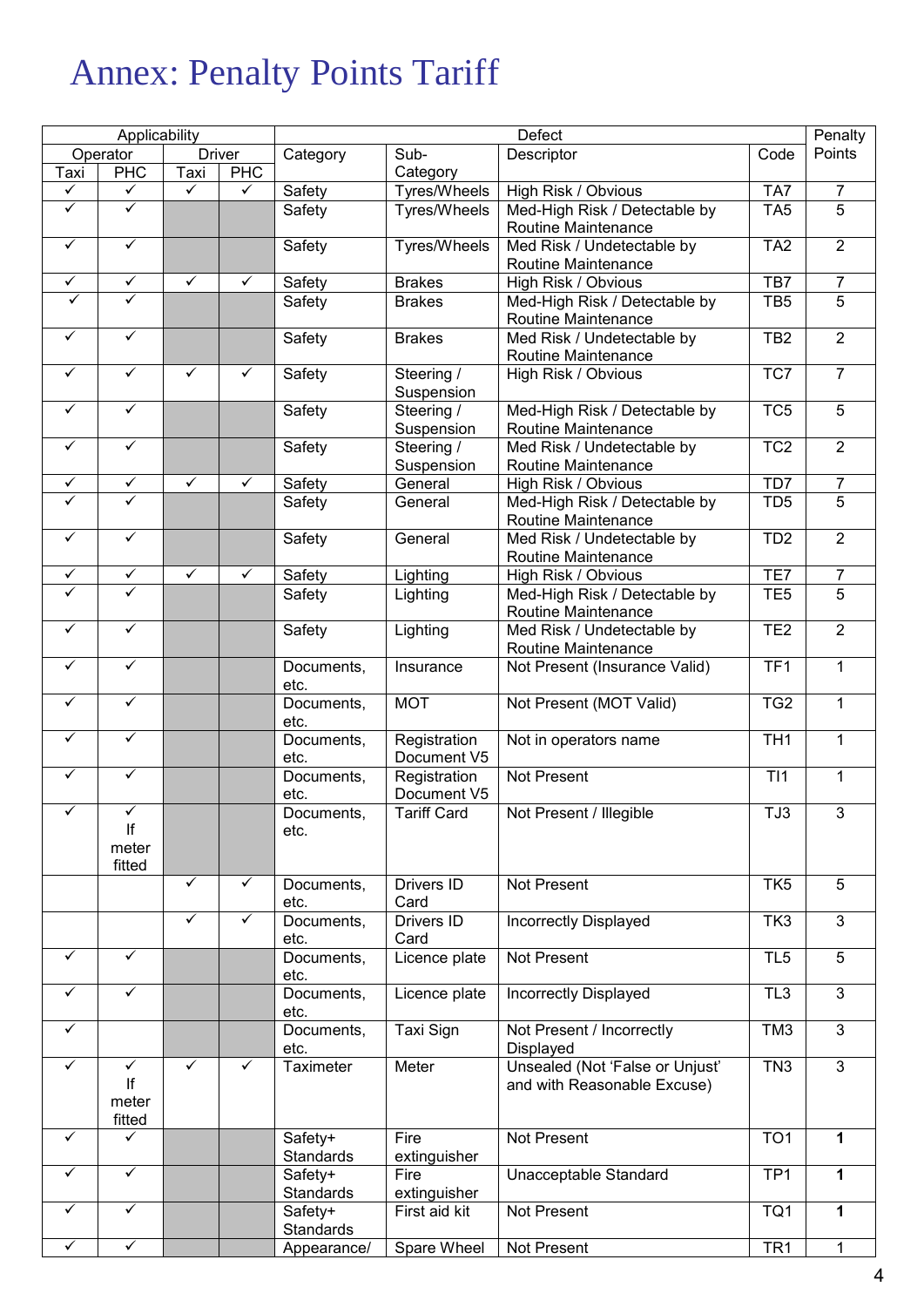|              | Applicability |              |               | <b>Defect</b>                |                                               |                                                      | Penalty         |                |
|--------------|---------------|--------------|---------------|------------------------------|-----------------------------------------------|------------------------------------------------------|-----------------|----------------|
|              | Operator      |              | <b>Driver</b> | Category                     | Sub-                                          | Descriptor                                           | Code            | Points         |
| Taxi         | <b>PHC</b>    | Taxi         | <b>PHC</b>    |                              | Category                                      |                                                      |                 |                |
|              |               |              |               | Utility                      |                                               |                                                      |                 |                |
| $\checkmark$ | $\checkmark$  | $\checkmark$ | $\checkmark$  | Appearance/<br>Utility       | External<br><b>Cleanliness</b>                | Unacceptable Standard                                | TS <sub>1</sub> | 1              |
| $\checkmark$ | ✓             |              |               | Appearance/<br>Utility       | External<br>Appearance                        | Unacceptable Standard                                | TT <sub>1</sub> | 1              |
| $\checkmark$ | $\checkmark$  |              |               | Appearance/<br>Utility       | Advertising                                   | Unacceptable Standard (Honest,<br>Decent & Truthful) | TU <sub>2</sub> | $\overline{2}$ |
| $\checkmark$ | ✓             | ✓            | ✓             | Appearance/<br>Utility       | Internal<br>Cleanliness                       | Unacceptable Standard                                | TV <sub>2</sub> | $\overline{2}$ |
| $\checkmark$ | $\checkmark$  |              |               | Appearance/<br>Utility       | Internal<br>Appearance                        | Unacceptable Standard                                | TV1             | $\mathbf{1}$   |
| $\checkmark$ | ✓             |              |               | Appearance/<br>Utility       | Controls &<br>Fittings                        | Unacceptable Standard                                | TW1             | 1              |
| $\checkmark$ | ✓             | $\checkmark$ | $\checkmark$  | Appearance/<br>Utility       | <b>Drivers</b><br>Cleanliness /<br>Appearance | Unacceptable Standard                                | TX1             | 1              |
| $\checkmark$ | $\checkmark$  | $\checkmark$ | $\checkmark$  | Licensee<br>Behaviour        | Other Breach<br>of Conditions<br>/ Act        | <b>Written Warning</b>                               | TY <sub>5</sub> | 5              |
| $\checkmark$ | ✓             | $\checkmark$ | $\checkmark$  | Licensee<br><b>Behaviour</b> | Other Breach<br>of Conditions<br>/ Act        | Oral Warning/ Written Notice                         | TY3             | 3              |
| $\checkmark$ | ✓             |              |               | Licensee<br><b>Behaviour</b> | Accident<br>Damage                            | <b>Failure to Report</b>                             | TZ <sub>2</sub> | 2              |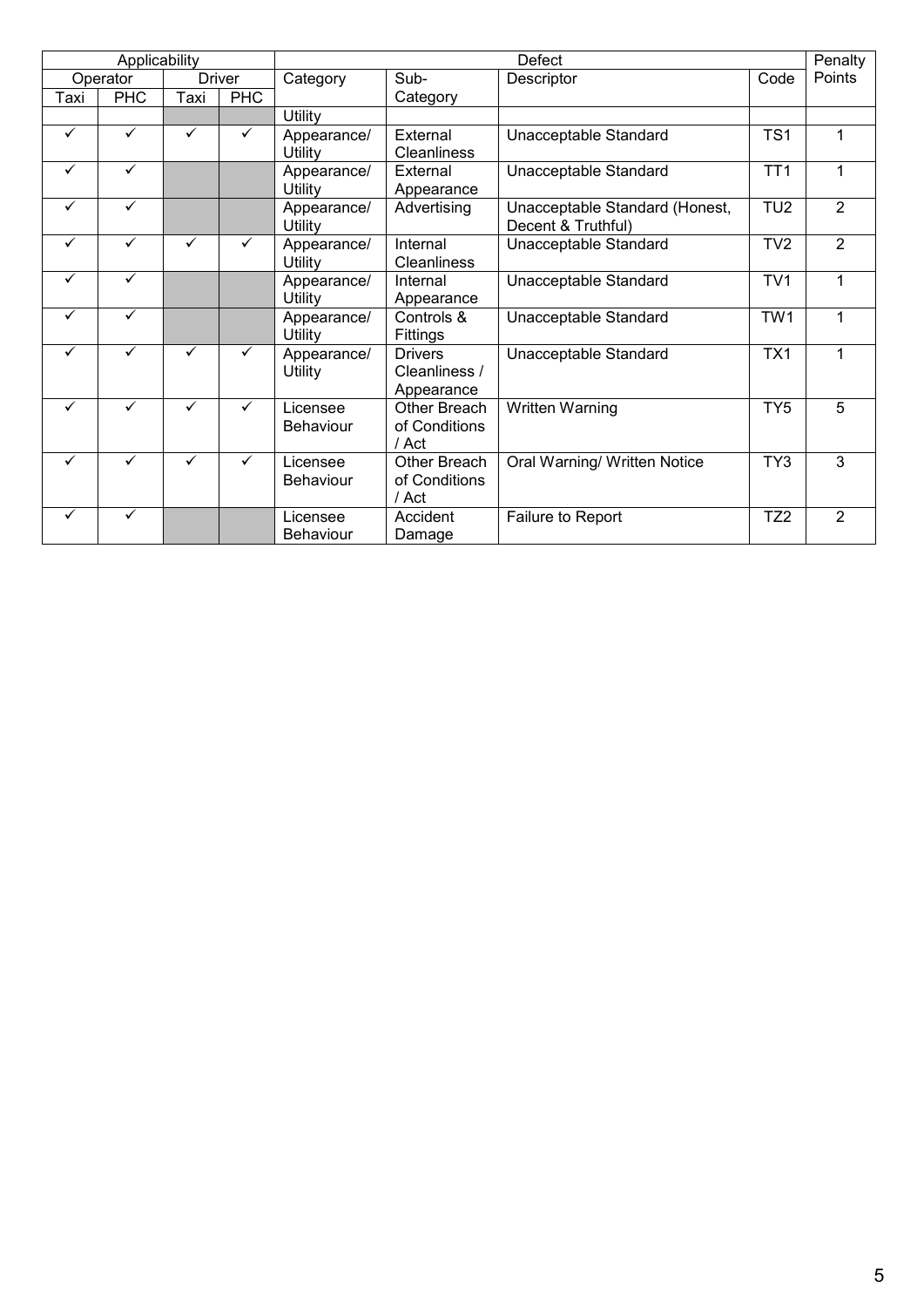#### **HIGHLAND COUNCIL – TAXI/PHC VEHICLE TEST REPORT FORM** Production 2 - Taxi Test Report 04/03/2021

| <b>DATE OF INSPECTION</b>    | <b>Thursday 4 March</b><br>2021 | <b>INSPECTION</b><br><b>LOCATION</b><br><b>Street, Inverness</b> |  | <b>Inverness MOT Centre, 36 Shore</b> |
|------------------------------|---------------------------------|------------------------------------------------------------------|--|---------------------------------------|
| <b>TIME OF INSPECTION</b>    | 1000 hours                      | <b>VEHICLE OWNER</b><br><b>Pawel Wyderka</b>                     |  |                                       |
| <b>INSPECTION REF NO.</b>    |                                 | <b>ADDRESS</b>                                                   |  |                                       |
| <b>TAXI/PHC LICENCE NO.</b>  | <b>IV 785</b>                   | <b>POSTCODE &amp; TEL. NO.</b>                                   |  |                                       |
| <b>TYPE OF INSPECTION</b>    | <b>6 mth Combined</b>           | <b>INSPECTION CARRIED OUT</b>                                    |  | <b>Combined</b>                       |
| <b>VEHICLE DETAILS</b>       |                                 | (Council Test/Combined Test/Retest etc)                          |  |                                       |
| <b>REGISTRATION No.</b>      | <b>ST13 VAY</b>                 | <b>RECEIPT NO(s)</b>                                             |  | 4J6SC9978981                          |
| <b>MAKE &amp; MODEL</b>      | <b>Ford Galaxy</b>              | <b>FEE PAID</b>                                                  |  | £134                                  |
| <b>VEHICLE COLOUR</b>        | <b>Silver</b>                   | <b>MILEAGE</b>                                                   |  | 111901                                |
| <b>DATE OF FIRST REG</b>     | 02/08/2013                      | <b>FUEL TYPE</b>                                                 |  | <b>Diesel</b>                         |
| <b>ENGINE SIZE</b>           | 1997                            | <b>TYRE SIZE</b>                                                 |  | 215/60R16                             |
| <b>CHASSIS NO</b>            | WFOMXXGBWMDB3630<br>7           | <b>TAXI METER SERIAL NO</b>                                      |  | 1606895                               |
| <b>NO OF PASSENGER SEATS</b> | 6                               | <b>VEHICLE EXAMINER</b>                                          |  | <b>JJ MacFarlane</b>                  |

**ARE `PRE-BOOKED ONLY' STICKERS BEING DISPLAYED ON EACH SIDE OF THE VEHICLE (PHC'S ONLY)**

**N/A**

|                                 | <b>TEST RESULTS</b> | <b>MOT CERTIFICATE NUMBER</b>                                                                                             |
|---------------------------------|---------------------|---------------------------------------------------------------------------------------------------------------------------|
| <b>MOT</b>                      | FAIL                |                                                                                                                           |
| <b>SAFETY ASPECTS</b>           | FAIL                | *WARNING In the opinion of the                                                                                            |
| <b>APPEARANCE &amp; UTILITY</b> | <b>PASS</b>         | examiner, the vehicle is dangerous to drive<br>because of the defects listed in box A above<br>*Delete if not applicable. |
| <b>Overall Test Result</b>      |                     |                                                                                                                           |

**IMPORTANT: PLEASE READ THE NOTES OVERLEAF FOR INFORMATION AS TO WHAT ACTION (IF ANY) IS REQUIRED TO BE UNDERTAKEN BY YOU THE VEHICLE OPERATOR**

#### **A: SAFETY ASPECTS (FAIL POINTS)**

| <b>NS Parking Brake has no effort</b>                        |  |
|--------------------------------------------------------------|--|
| NS Parking Brake cable broken at caliper                     |  |
| <b>Parking Brake efficiency below requirements</b>           |  |
| Exhaust emissions exceed manufacturer's specified limit 0.51 |  |
|                                                              |  |
|                                                              |  |

#### **Has the plate been removed from the vehicle: No**

#### **B: FAULTS (Appearance & Utility Standard) MUST be rectified within 21 days.**

| $\sim$ |  |
|--------|--|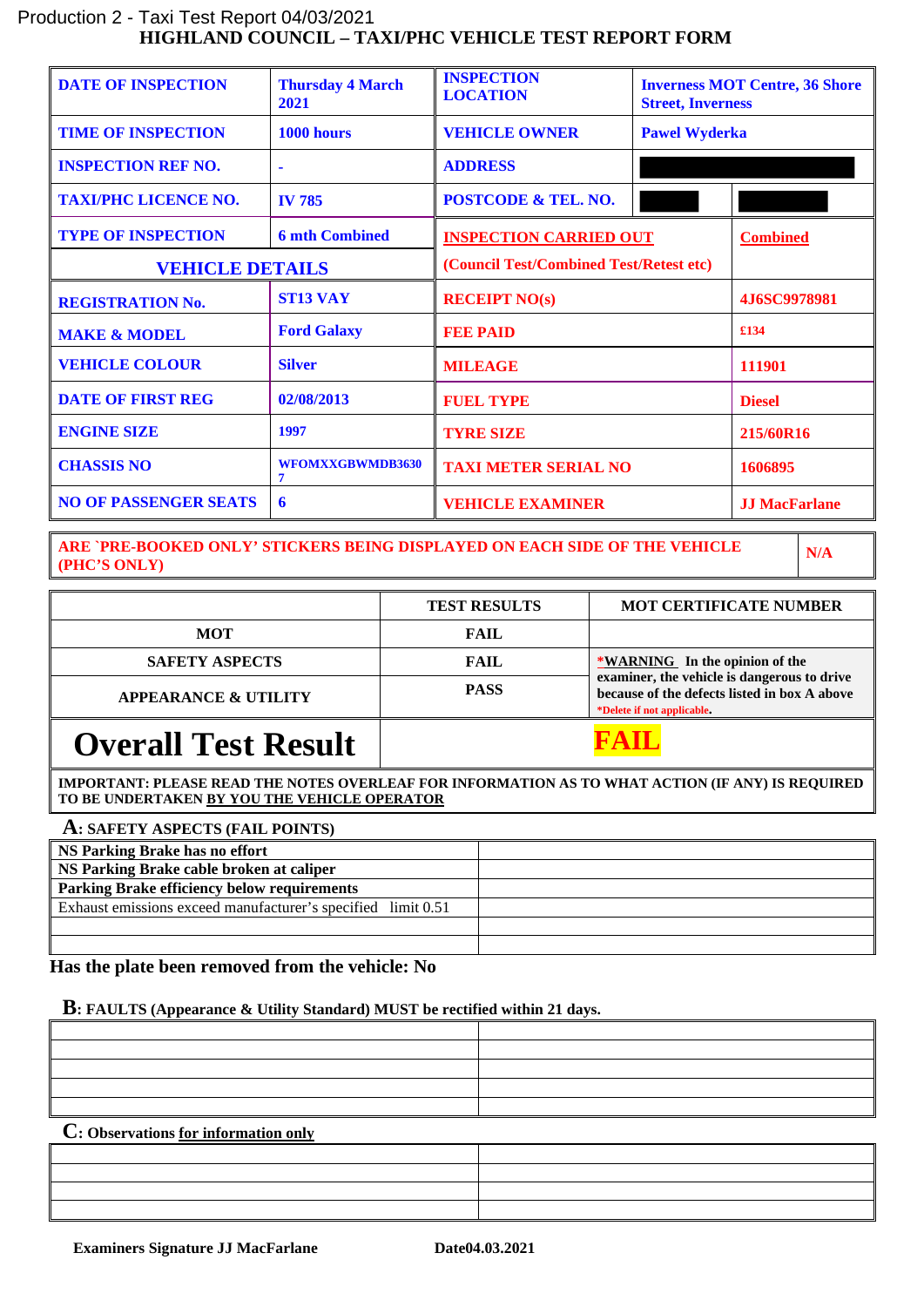#### Production 3 - CG(S)A S11 suspension notice 04/03/2021

| 铮                               | Reference No.<br>The<br>Highland<br>CGSA/0890<br>Council<br>Cambairle na<br>Gaidhealtachd<br>SERVING The Highland Community   |
|---------------------------------|-------------------------------------------------------------------------------------------------------------------------------|
|                                 | CIVIC GOVERNMENT (SCOTLAND) ACT 1982<br>SECTION 11(2) STATUTORY NOTICE                                                        |
| Licence Holders Details         | (Taxi and Private Hire Cars)<br>(Safety of Vehicles and Fitness/Accuracy of Taximeters)<br>Name                               |
|                                 | Pavel Wyderka                                                                                                                 |
|                                 | Address                                                                                                                       |
| Authorised Officer's Full Name: | Ĩ,<br><b>Adam Smeaton</b>                                                                                                     |
|                                 | Being an Officer authorised by Highland Council for the purposes of Section 11 of the Civic<br>Government (Scotland) Act 1982 |
| Official Address                | Highland Council, TEC Services, Trading Standards Unit, 38 Harbour Road<br>of.<br>Inverness, IV1 1UF                          |
|                                 | Hereby give you notice that I am not satisfied that                                                                           |

| Vehicle Details: |                      |  |
|------------------|----------------------|--|
|                  | Ford Galaxy ST13 VAY |  |
| Licence No:      |                      |  |
|                  | 11 0785              |  |

\* is safe for the carriage of passengers

\* is fitted with a taximeter which is fit for its purpose and/or accurate

oad.

The reasons for my said conclusions are:

NS Parking Brake has no effort NS Parking Brake cable broken at caliper Parking Brake efficiency below requirements Exhaust emissions exceed manufacturer's specified limit 0.51

Your Licence (identified above) to operate a \*(Taxi/Private Hire Car), is hereby suspended with immediate effect. 影

You have a period of 28 days from the date of this Notice to satisfy an authorised officer of the Council or a Police Officer that the above matters have been rectified. Failure to do so will result in the automatic suspension of the unexpired portion of the duration of the said licence.

You are required to submit the said vehicle \*(and taximeter) for further inspection and test at: Ś.

A Smeaton 04/03/21

Time and Place

Council Inspection Garage upon rectification of faults

Signature of Authorised Officer

Date

\* Delete as appropriate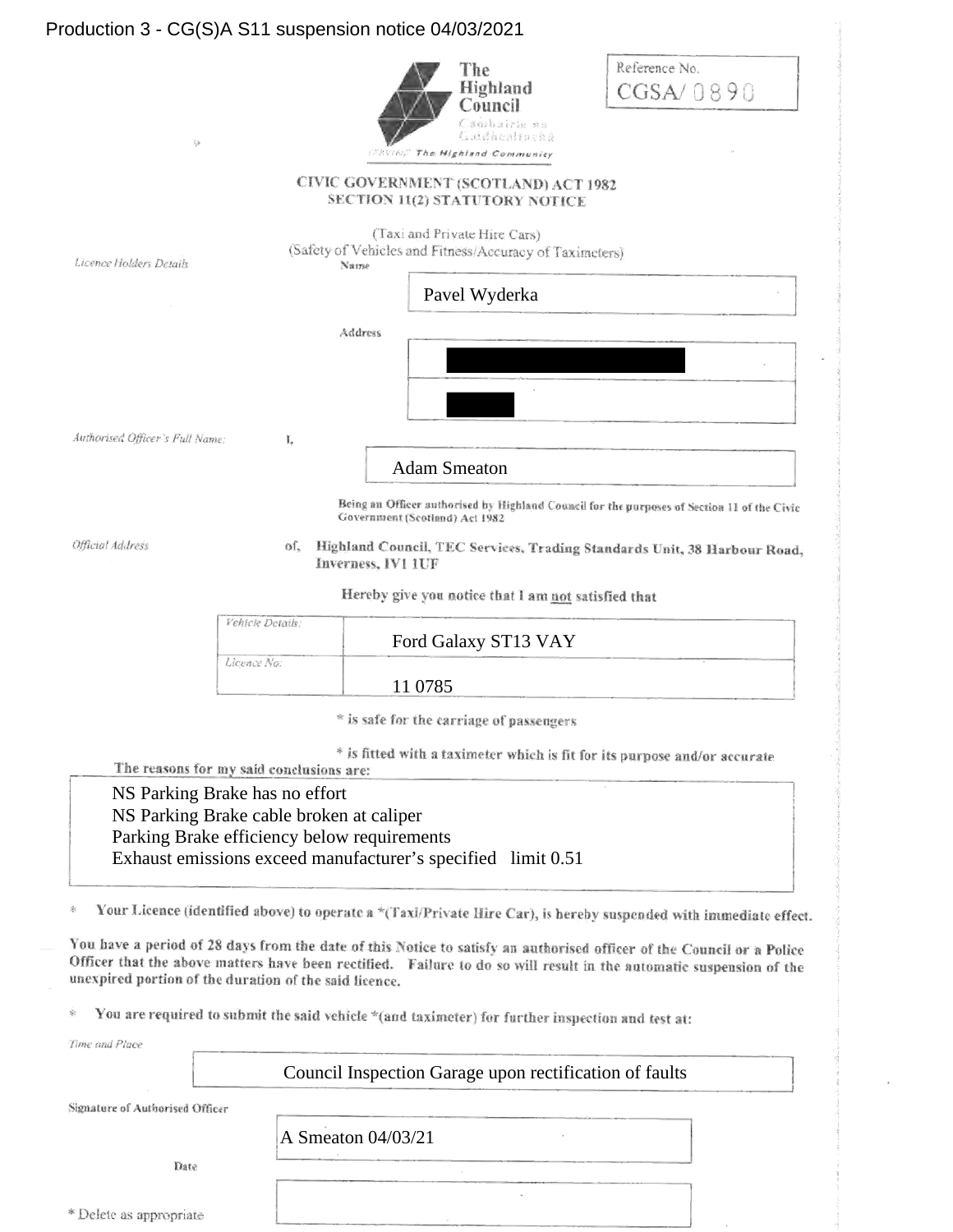#### **HIGHLAND COUNCIL – TAXI/PHC VEHICLE TEST REPORT FORM** Production 4 - Taxi Test Report 05/03/2021

| <b>DATE OF INSPECTION</b>    | <b>Friday 5 March 2021</b> | <b>INSPECTION</b><br><b>LOCATION</b>         | <b>Inverness MOT Centre, 36 Shore</b><br><b>Street, Inverness</b> |                      |
|------------------------------|----------------------------|----------------------------------------------|-------------------------------------------------------------------|----------------------|
| <b>TIME OF INSPECTION</b>    | 1600 hours                 | <b>VEHICLE OWNER</b><br><b>Pawel Wyderka</b> |                                                                   |                      |
| <b>INSPECTION REF NO.</b>    | $\blacksquare$             | <b>ADDRESS</b>                               |                                                                   |                      |
| <b>TAXI/PHC LICENCE NO.</b>  | <b>IV 785</b>              | <b>POSTCODE &amp; TEL. NO.</b>               |                                                                   |                      |
| <b>TYPE OF INSPECTION</b>    | <b>RE-TEST</b>             | <b>INSPECTION CARRIED OUT</b>                |                                                                   | <b>Retest</b>        |
| <b>VEHICLE DETAILS</b>       |                            | (Council Test/Combined Test/Retest etc)      |                                                                   |                      |
| <b>REGISTRATION No.</b>      | <b>ST13 VAY</b>            | <b>RECEIPT NO(s)</b>                         |                                                                   | N/A                  |
| <b>MAKE &amp; MODEL</b>      | <b>Ford Galaxy</b>         | <b>FEE PAID</b>                              |                                                                   | N/A                  |
| <b>VEHICLE COLOUR</b>        | <b>Silver</b>              | <b>MILEAGE</b>                               |                                                                   | 11924                |
| <b>DATE OF FIRST REG</b>     | 02/08/2013                 | <b>FUEL TYPE</b>                             |                                                                   | <b>Diesel</b>        |
| <b>ENGINE SIZE</b>           | 1997                       | <b>TYRE SIZE</b>                             |                                                                   | 215/60R16            |
| <b>CHASSIS NO</b>            | WFOMXXGBWMDB3630<br>7      | <b>TAXI METER SERIAL NO</b>                  |                                                                   | 160895               |
| <b>NO OF PASSENGER SEATS</b> | 6                          | <b>VEHICLE EXAMINER</b>                      |                                                                   | <b>JJ MacFarlane</b> |

**ARE `PRE-BOOKED ONLY' STICKERS BEING DISPLAYED ON EACH SIDE OF THE VEHICLE (PHC'S ONLY)**

**N/A**

|                                                                                                  | <b>TEST RESULTS</b> | <b>MOT CERTIFICATE NUMBER</b> |  |
|--------------------------------------------------------------------------------------------------|---------------------|-------------------------------|--|
| <b>MOT</b>                                                                                       | <b>PASS</b>         |                               |  |
| <b>SAFETY ASPECTS</b>                                                                            | <b>FAIL</b>         |                               |  |
| <b>APPEARANCE &amp; UTILITY</b>                                                                  | <b>PASS</b>         |                               |  |
| <b>Overall Test Result</b>                                                                       |                     |                               |  |
| IMPORTANT: PLEASE READ THE NOTES OVERLEAF FOR INFORMATION AS TO WHAT ACTION (IF ANY) IS REQUIRED |                     |                               |  |

**TO BE UNDERTAKEN BY YOU THE VEHICLE OPERATOR**

#### **A: SAFETY ASPECTS (FAIL POINTS)**

| <b>Exhaust emissions exceed manufacturer's specified limit 0.51</b> |  |
|---------------------------------------------------------------------|--|
|                                                                     |  |
|                                                                     |  |
|                                                                     |  |
|                                                                     |  |
|                                                                     |  |

 **Has the plate been removed from the vehicle: No**

#### **B: FAULTS (Appearance & Utility Standard) MUST be rectified within 21 days.**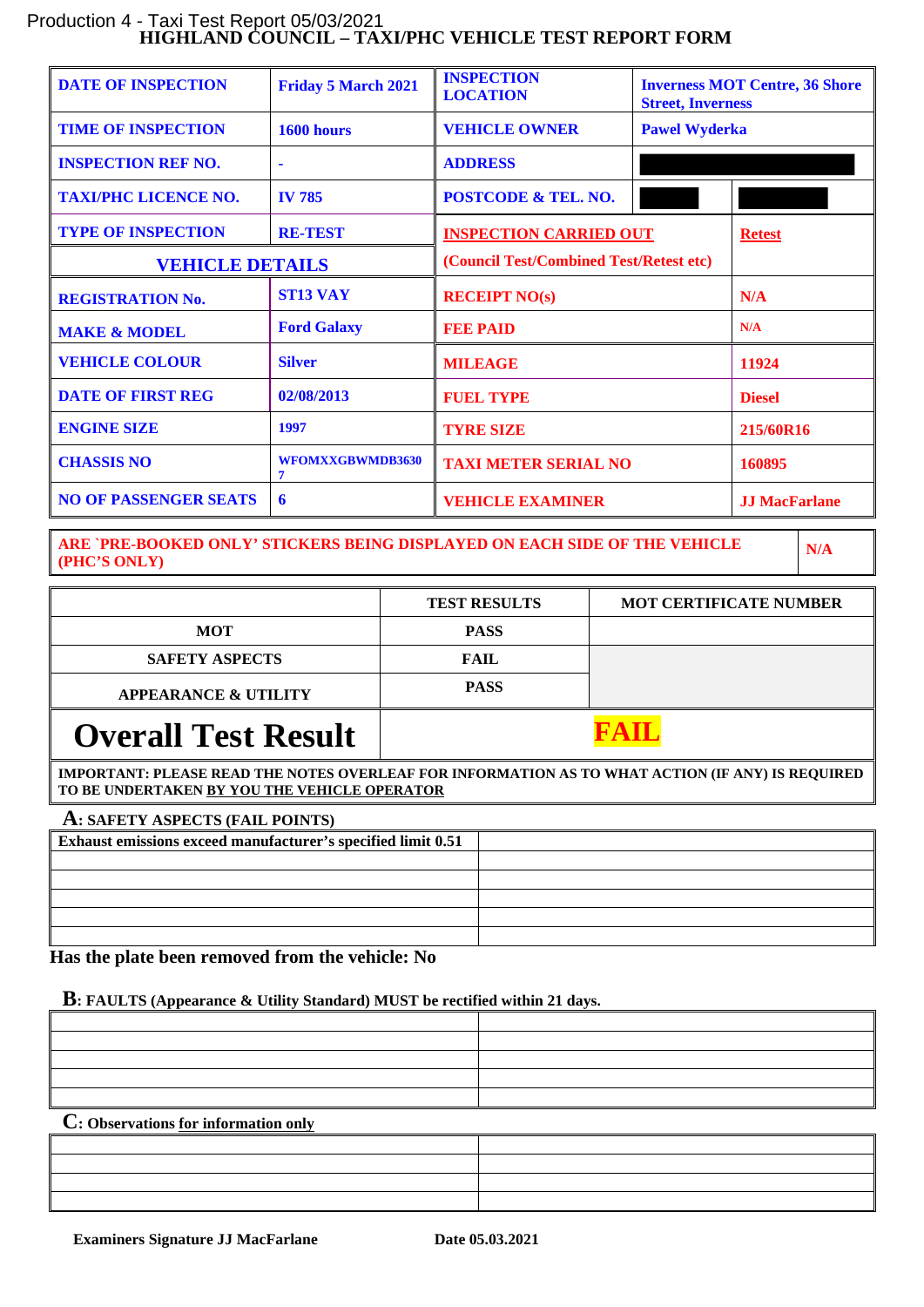#### **HIGHLAND COUNCIL – TAXI/PHC VEHICLE TEST REPORT FORM** Production 5 - Taxi Test Report 12/03/2021

| <b>DATE OF INSPECTION</b>    | Friday 12 March 2021                        | <b>INSPECTION</b><br><b>LOCATION</b>                                     | <b>Inverness MOT Centre, 36 Shore</b><br><b>Street, Inverness</b> |                            |
|------------------------------|---------------------------------------------|--------------------------------------------------------------------------|-------------------------------------------------------------------|----------------------------|
| <b>TIME OF INSPECTION</b>    | 1300 hours                                  | <b>VEHICLE OWNER</b>                                                     | <b>Pawel Wyderka</b>                                              |                            |
| <b>INSPECTION REF NO.</b>    | ä                                           | <b>ADDRESS</b>                                                           |                                                                   |                            |
| <b>TAXI/PHC LICENCE NO.</b>  | <b>IV 785</b>                               | <b>POSTCODE &amp; TEL. NO.</b>                                           |                                                                   |                            |
| <b>TYPE OF INSPECTION</b>    | 6 month combined 2 <sup>nd</sup><br>re-test | <b>INSPECTION CARRIED OUT</b><br>(Council Test/Combined Test/Retest etc) |                                                                   | <b>Combined</b>            |
| <b>VEHICLE DETAILS</b>       |                                             |                                                                          |                                                                   |                            |
| <b>REGISTRATION No.</b>      | <b>ST13 VAY</b>                             | <b>RECEIPT NO(s)</b>                                                     |                                                                   | $4.16D19935695=$<br>£74.00 |
|                              |                                             |                                                                          |                                                                   | $4.12W19926476=$<br>£54.85 |
| <b>MAKE &amp; MODEL</b>      | <b>Ford Galaxy</b>                          | <b>FEE PAID</b>                                                          |                                                                   | £108.85                    |
| <b>VEHICLE COLOUR</b>        | <b>Silver</b>                               | <b>MILEAGE</b>                                                           |                                                                   | 112383                     |
| <b>DATE OF FIRST REG</b>     | 02/08/2013                                  | <b>FUEL TYPE</b>                                                         |                                                                   | <b>Diesel</b>              |
| <b>ENGINE SIZE</b>           | 1997                                        | <b>TYRE SIZE</b>                                                         |                                                                   | 215/60R16                  |
| <b>CHASSIS NO</b>            | WFOMXXGBWMDB3630<br>7                       | <b>TAXI METER SERIAL NO</b>                                              |                                                                   | 160895                     |
| <b>NO OF PASSENGER SEATS</b> | 6                                           | <b>VEHICLE EXAMINER</b>                                                  |                                                                   | <b>JJ MacFarlane</b>       |

**ARE `PRE-BOOKED ONLY' STICKERS BEING DISPLAYED ON EACH SIDE OF THE VEHICLE (PHC'S ONLY)**

**N/A**

|                                 | <b>TEST RESULTS</b> | <b>MOT CERTIFICATE NUMBER</b> |
|---------------------------------|---------------------|-------------------------------|
| <b>MOT</b>                      | <b>PASS</b>         | 3385 3490 7411<br>11.03.2021  |
| <b>SAFETY ASPECTS</b>           | <b>PASS</b>         |                               |
| <b>APPEARANCE &amp; UTILITY</b> | <b>PASS</b>         |                               |
| <b>Overall Tost Docult</b>      |                     |                               |

### **Overall Test Result PASS**

**IMPORTANT: PLEASE READ THE NOTES OVERLEAF FOR INFORMATION AS TO WHAT ACTION (IF ANY) IS REQUIRED TO BE UNDERTAKEN BY YOU THE VEHICLE OPERATOR**

#### **A: SAFETY ASPECTS (FAIL POINTS)**

| ,一个人都是一个人的人,就是一个人的人,就是一个人的人,就是一个人的人,就是一个人的人,就是一个人的人,就是一个人的人,就是一个人的人,就是一个人的人,就是一个 |  |
|----------------------------------------------------------------------------------|--|
|                                                                                  |  |
|                                                                                  |  |
|                                                                                  |  |
|                                                                                  |  |
|                                                                                  |  |

 **Has the plate been removed from the vehicle: No**

#### **B: FAULTS (Appearance & Utility Standard) MUST be rectified within 21 days.**

| $\Gamma$ . Observations for information only |  |
|----------------------------------------------|--|
|                                              |  |
|                                              |  |
|                                              |  |
|                                              |  |
|                                              |  |

| $\cup$ . Observations for information only |  |  |  |
|--------------------------------------------|--|--|--|
|                                            |  |  |  |
|                                            |  |  |  |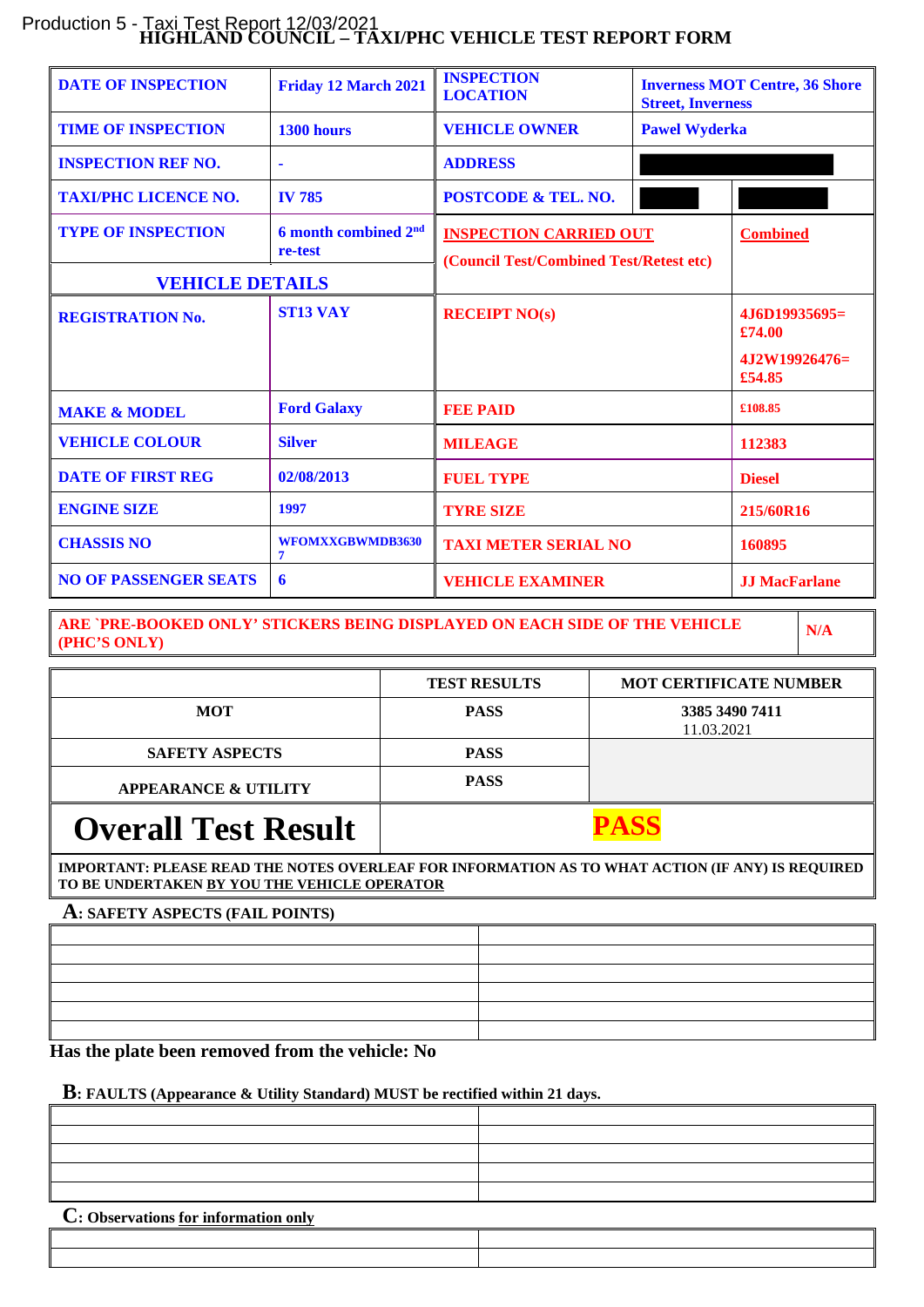#### **HIGHLAND COUNCIL – TAXI/PHC VEHICLE TEST REPORT FORM**

| and the contract of the contract of the contract of the contract of the contract of the contract of the contract of |  |
|---------------------------------------------------------------------------------------------------------------------|--|
| ,我们也不能会在这里的,我们也不能会在这里的时候,我们也不能会在这里的时候,我们也不能会在这里的时候,我们也不能会在这里的时候,我们也不能会在这里的时候,我们也不                                   |  |
|                                                                                                                     |  |

**Examiners Signature JJ MacFarlane Date 12.03.2021**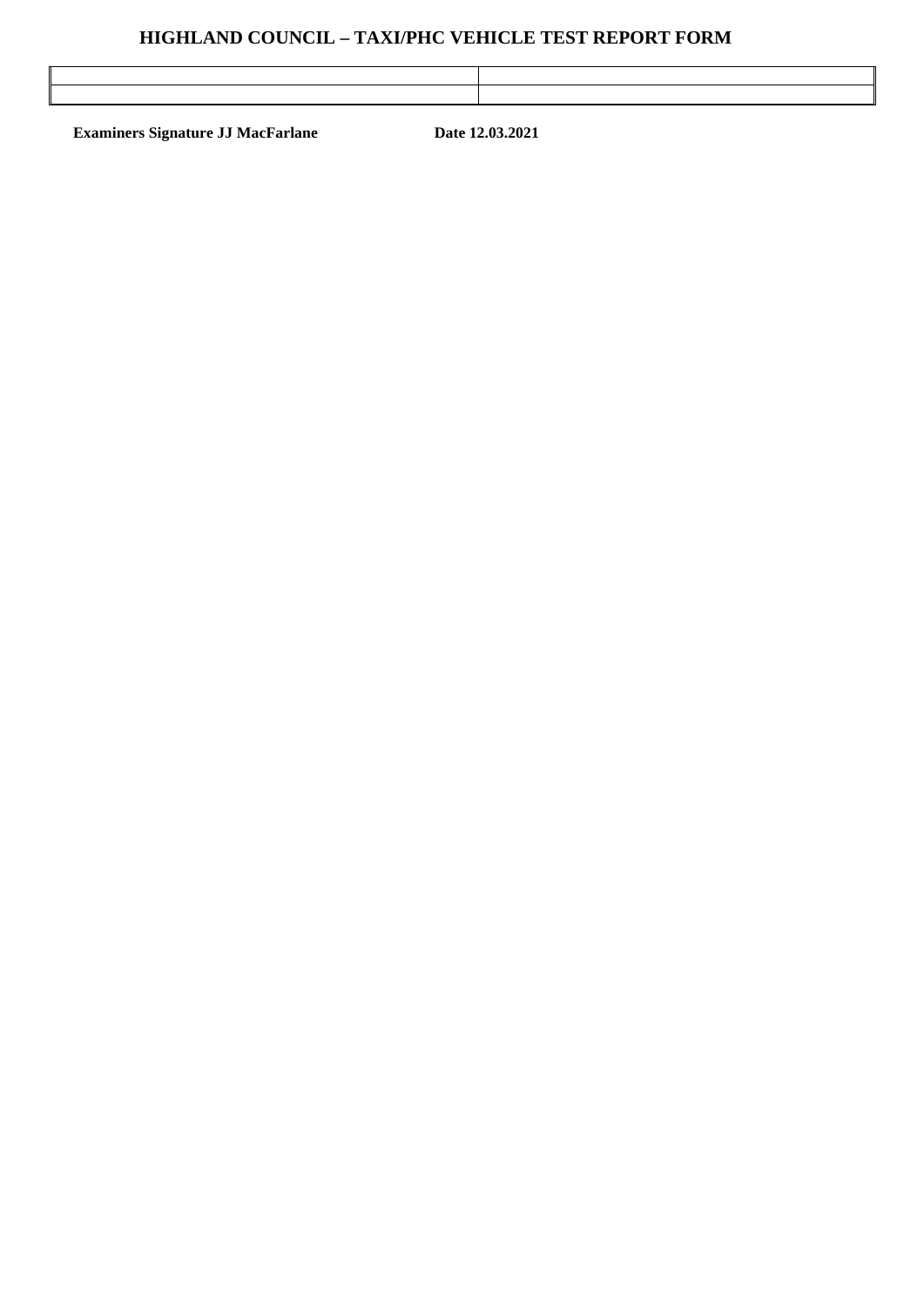Production 6 - 10pt Warning Letter 10/04/2021



Mr Pawel Wyderka Please ask for *Bobby Smeaton*



Direct dial Our ref

e-mail Bobby.smeaton@highland,gov.uk Your ref 11 0785

Date 22 April 2022

Dear Mr Wyderka

#### **Civic Government (Scotland) Act 1982 Taxi and Private Hire Car (PHC) Licensing Provisions Trading Standards Penalty Points System**

Trading Standards operates a Penalty Points System to help in the assessment of the level of compliance shown by each Operator in relation to Conditions 1 and 2 of an Operator's licence which require your licensed vehicle to be maintained to the Council's standard. Faults identified either by the Council's Contractor during inspection or by Trading Standards staff during spot checks attract penalty points. These points are totalled over a two-year rolling period and should the total pass 20 points the operator will be reported to the appropriate Licensing Committee for breach of Licence Conditions.

Your licensed vehicle, plate number 11 0785, has accumulated 10 points. Should further points be added so that the total becomes 20 or more, before two years from the date of the first points accrued, please be aware that you will find yourself the subject of a report to your Licensing Committee.

Should you have any queries please do not hesitate to contact me.

Yours sincerely

Bobby Smeaton Enforcement Officer

**Trading Standards, Chief Executive's Office**

The Highland Council, 38 Harbour Road, Inverness IV1 1UF Tel:(01463) 644570 E-Mail[:trading.standards@highland.gov.uk,](mailto:trading.standards@highland.gov.uk) Web:www.highland.gov.uk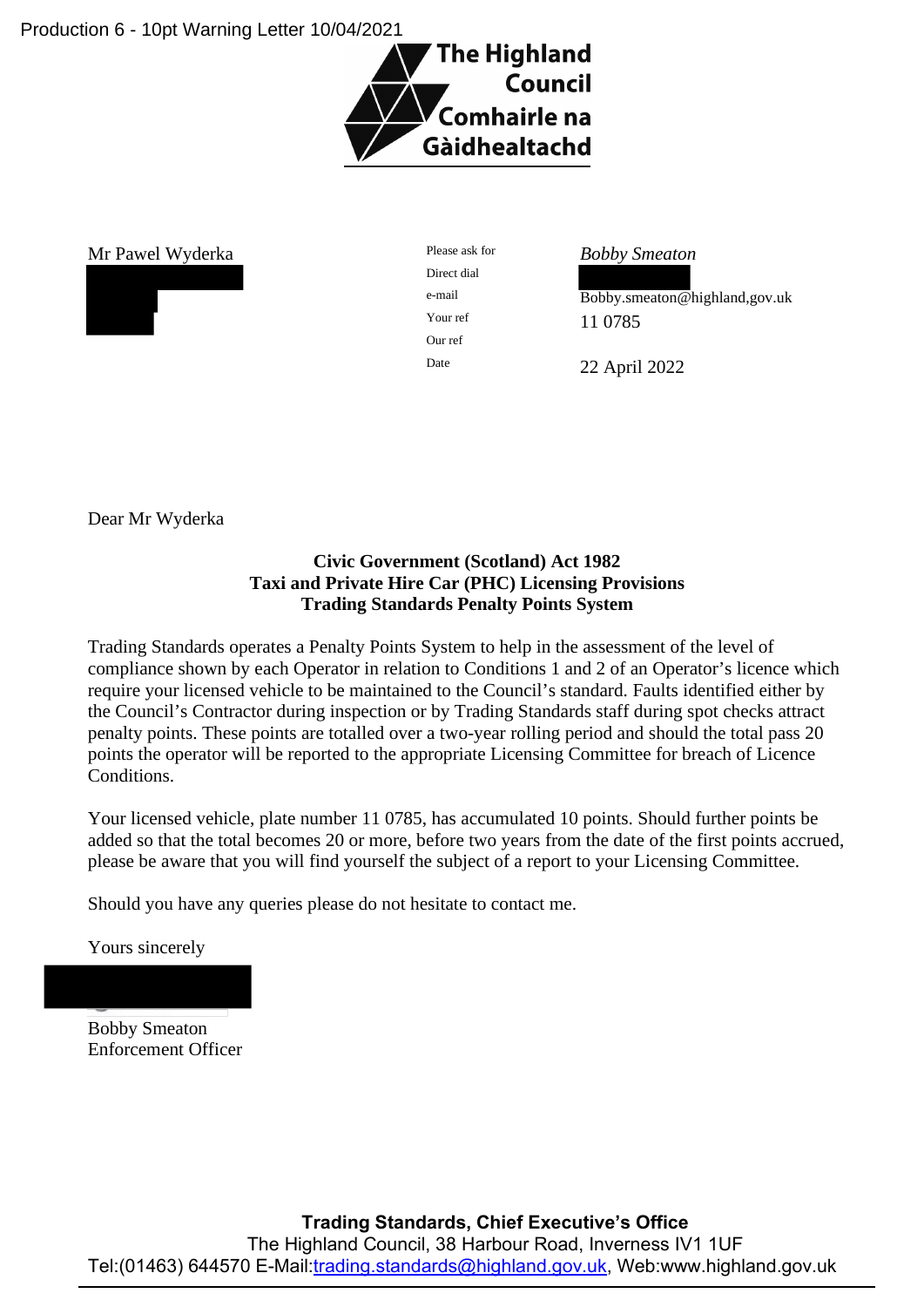#### **HIGHLAND COUNCIL – TAXI/PHC VEHICLE TEST REPORT FORM** Production 7 - Taxi Test Report 09/09/2021

| <b>DATE OF INSPECTION</b>    | <b>Thursday 09</b><br><b>September 2021</b> | <b>INSPECTION</b><br><b>Inverness MOT Centre, 36 Shore</b><br><b>LOCATION</b><br><b>Street, Inverness</b> |  |                         |
|------------------------------|---------------------------------------------|-----------------------------------------------------------------------------------------------------------|--|-------------------------|
| <b>TIME OF INSPECTION</b>    | 1430 hours                                  | <b>VEHICLE OWNER</b><br><b>Pawel Wyderka</b>                                                              |  |                         |
| <b>INSPECTION REF NO.</b>    |                                             | <b>ADDRESS</b>                                                                                            |  |                         |
| <b>TAXI/PHC LICENCE NO.</b>  | <b>IV 785</b>                               | <b>POSTCODE &amp; TEL. NO.</b>                                                                            |  |                         |
| <b>TYPE OF INSPECTION</b>    | <b>6 mth Council</b>                        | <b>INSPECTION CARRIED OUT</b>                                                                             |  | <b>COUNCIL TEST</b>     |
| <b>VEHICLE DETAILS</b>       |                                             | (Council Test/Combined Test/Retest etc)                                                                   |  |                         |
| <b>REGISTRATION No.</b>      | <b>ST13 VAY</b>                             | <b>RECEIPT NO(s)</b>                                                                                      |  | 4J6D19940363            |
| <b>MAKE &amp; MODEL</b>      | <b>Ford Galaxy</b>                          | <b>FEE PAID</b>                                                                                           |  | £114.00                 |
| <b>VEHICLE COLOUR</b>        | <b>Silver</b>                               | <b>MILEAGE</b>                                                                                            |  | 128388                  |
| <b>DATE OF FIRST REG</b>     | 02/08/2013                                  | <b>FUEL TYPE</b>                                                                                          |  | <b>DIESEL</b>           |
| <b>ENGINE SIZE</b>           | 1997                                        | <b>TYRE SIZE</b>                                                                                          |  | 215/65 R16              |
| <b>CHASSIS NO</b>            | WFOMXXGBWMDB3630<br>7                       | <b>TAXI METER SERIAL NO</b>                                                                               |  | 16-06895                |
| <b>NO OF PASSENGER SEATS</b> | 6                                           | <b>VEHICLE EXAMINER</b>                                                                                   |  | <b>Gareth MacMillan</b> |

**ARE `PRE-BOOKED ONLY' STICKERS BEING DISPLAYED ON EACH SIDE OF THE VEHICLE (PHC'S ONLY)**

|                                 | <b>TEST RESULTS</b> | <b>MOT CERTIFICATE NUMBER</b> |  |
|---------------------------------|---------------------|-------------------------------|--|
| <b>MOT</b>                      | N/A                 | N/A                           |  |
| <b>SAFETY ASPECTS</b>           | FAIL                |                               |  |
| <b>APPEARANCE &amp; UTILITY</b> | <b>PASS</b>         |                               |  |
| <b>Overall Test Result</b>      |                     |                               |  |

**IMPORTANT: PLEASE READ THE NOTES OVERLEAF FOR INFORMATION AS TO WHAT ACTION (IF ANY) IS REQUIRED TO BE UNDERTAKEN BY YOU THE VEHICLE OPERATOR**

#### **A: SAFETY ASPECTS (FAIL POINTS)**

| Nearside rear handbrake not working |  |
|-------------------------------------|--|
|                                     |  |
|                                     |  |
|                                     |  |
|                                     |  |
|                                     |  |

 **Has the plate been removed from the vehicle: NO**

#### **B: FAULTS (Appearance & Utility Standard) MUST be rectified within 21 days.**

| <u> 1989 - Johann Stoff, amerikansk politiker (d. 1989)</u> |  |
|-------------------------------------------------------------|--|
|                                                             |  |
|                                                             |  |
| the contract of the contract of                             |  |
|                                                             |  |
|                                                             |  |

| Offside and nearside rear trailing arm bushes worn | Nearside number plate light not working |
|----------------------------------------------------|-----------------------------------------|
|                                                    |                                         |
|                                                    |                                         |
|                                                    |                                         |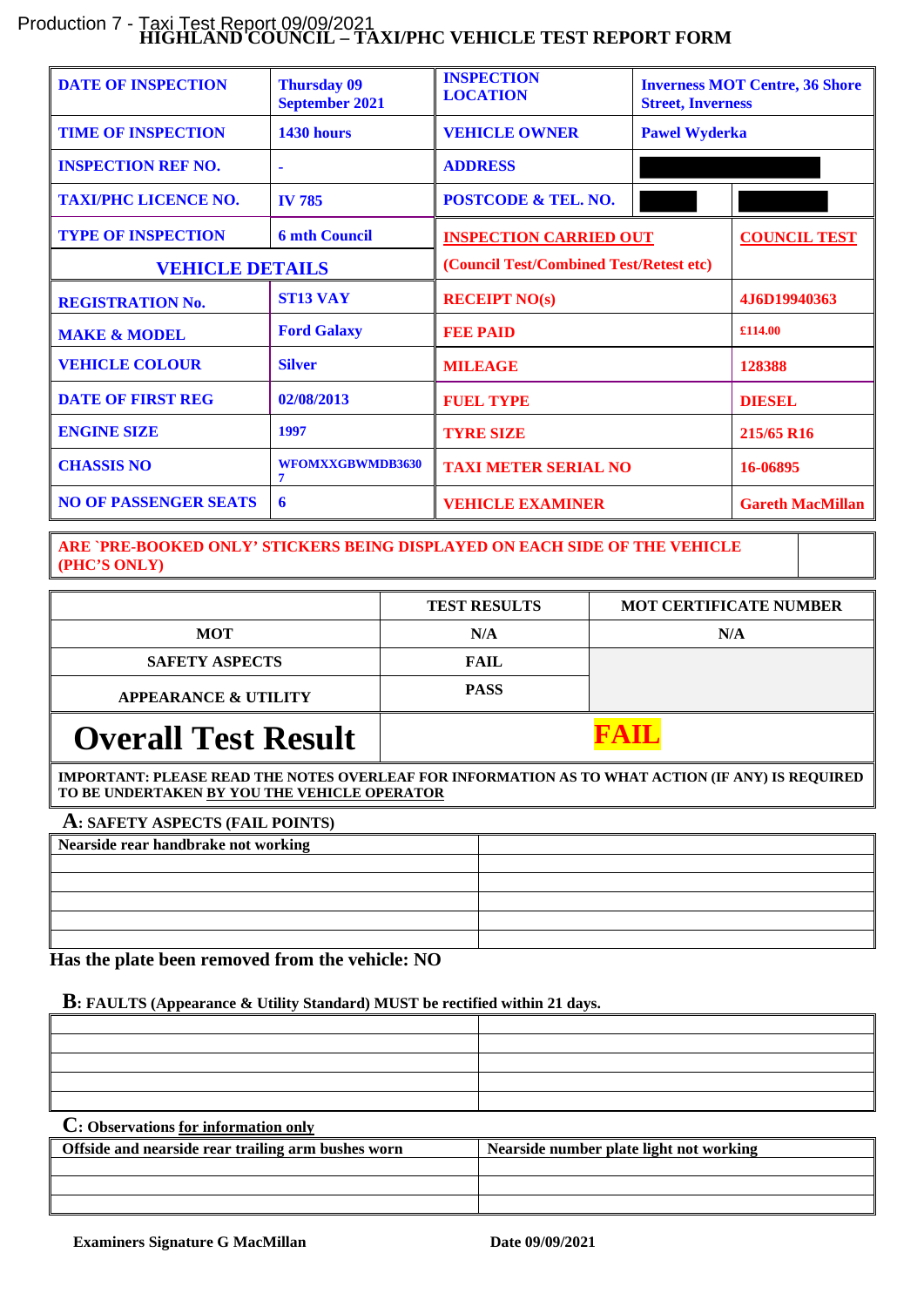#### Production 8 - CG(S)A S11 suspension notice 09/09/2021Reference No. The Highland CGSA/0890 Council sédairle na e Gaidhealtachd  $\omega$ The Highland Community CIVIC GOVERNMENT (SCOTLAND) ACT 1982 SECTION 11(2) STATUTORY NOTICE (Taxi and Private Hire Cars) (Safety of Vehicles and Fitness/Accuracy of Taximeters) Licence Holders Details Name Pawel Wyderka Address Authorised Officer's Full Name: Ï, Adam Smeaton Being an Officer authorised by Highland Council for the purposes of Section 11 of the Civic Government (Scotland) Act 1982 Official Address of, Highland Council, TEC Services, Trading Standards Unit, 38 Harbour Road, Inverness, IV1 1UF Hereby give you notice that I am not satisfied that

| Vehicle Details: |                      |  |
|------------------|----------------------|--|
|                  | Ford Galaxy ST13 VAY |  |
| Licence No:      |                      |  |
|                  | 11 0785              |  |

\* is safe for the carriage of passengers

\* is fitted with a taximeter which is fit for its purpose and/or accurate

#### The reasons for my said conclusions are: N/S/R handbrake not working

影 Your Licence (identified above) to operate a \*(Taxi/Private Hire Car), is hereby suspended with immediate effect.

You have a period of 28 days from the date of this Notice to satisfy an authorised officer of the Council or a Police Officer that the above matters have been rectified. Failure to do so will result in the automatic suspension of the unexpired portion of the duration of the said licence.

You are required to submit the said vehicle \*(and taximeter) for further inspection and test at: Ś.

Time and Place

Council Inspection Garage upon rectification of faults

Signature of Authorised Officer

Date

\* Delete as appropriate

A Smeaton 09-09-21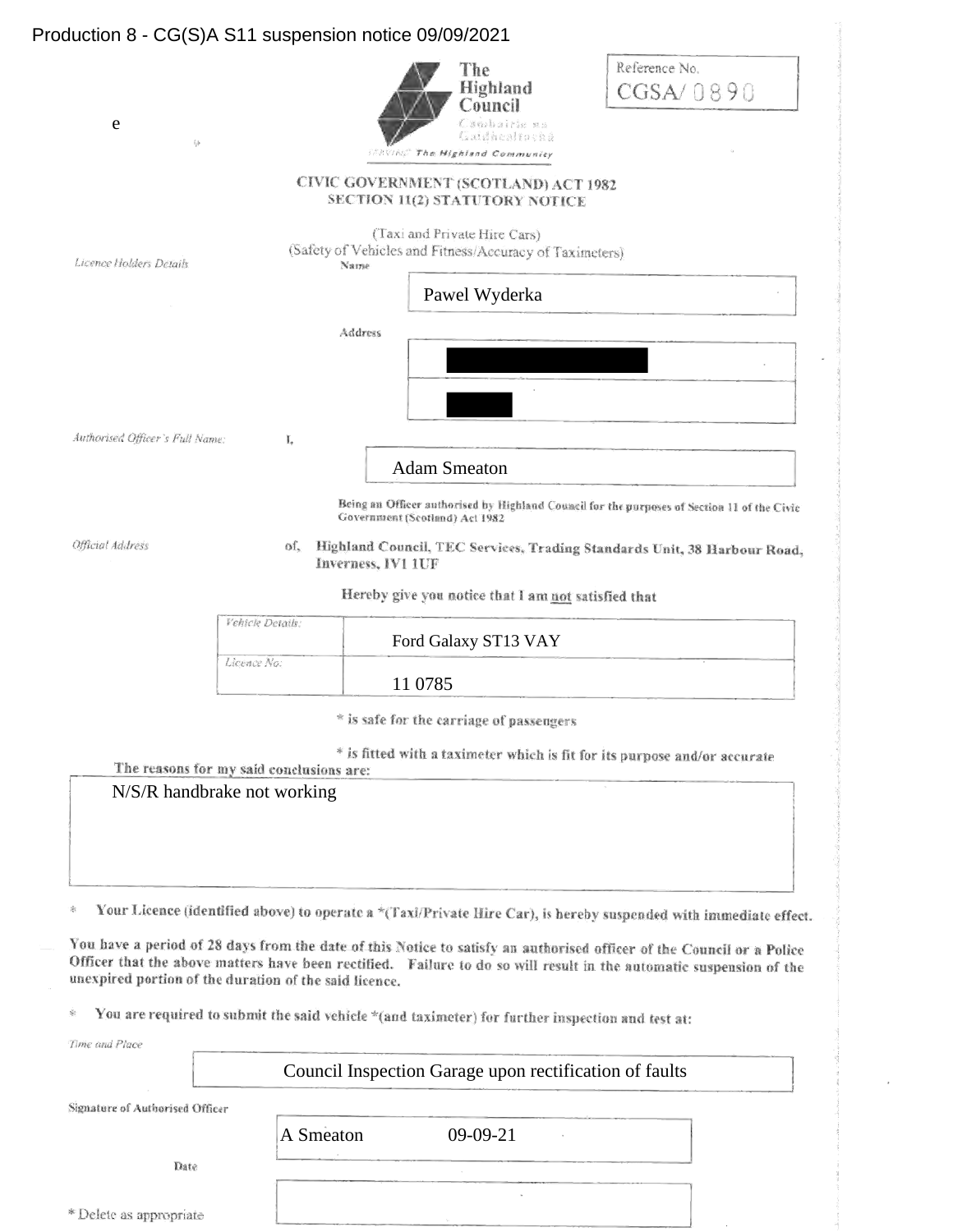#### **HIGHLAND COUNCIL – TAXI/PHC VEHICLE TEST REPORT FORM** Production 9 - Taxi Test Report 10/09/2021

| <b>DATE OF INSPECTION</b>    | Friday 10th<br><b>September 2021</b> | <b>INSPECTION</b><br><b>LOCATION</b>    | <b>Street, Inverness</b> | <b>Inverness MOT Centre, 36 Shore</b> |
|------------------------------|--------------------------------------|-----------------------------------------|--------------------------|---------------------------------------|
| <b>TIME OF INSPECTION</b>    | 1700 hours                           | <b>VEHICLE OWNER</b>                    | <b>Pawel Wyderka</b>     |                                       |
| <b>INSPECTION REF NO.</b>    | $\blacksquare$                       | <b>ADDRESS</b>                          |                          |                                       |
| <b>TAXI/PHC LICENCE NO.</b>  | <b>IV 785</b>                        | <b>POSTCODE &amp; TEL. NO.</b>          |                          |                                       |
| <b>TYPE OF INSPECTION</b>    | <b>RE TEST</b>                       | <b>INSPECTION CARRIED OUT</b>           |                          | <b>RE TEST</b>                        |
| <b>VEHICLE DETAILS</b>       |                                      | (Council Test/Combined Test/Retest etc) |                          |                                       |
| <b>REGISTRATION No.</b>      | <b>ST13 VAY</b>                      | <b>RECEIPT NO(s)</b>                    |                          | N/A                                   |
| <b>MAKE &amp; MODEL</b>      | <b>Ford Galaxy</b>                   | <b>FEE PAID</b>                         |                          | <b>FREE</b>                           |
| <b>VEHICLE COLOUR</b>        | <b>Silver</b>                        | <b>MILEAGE</b>                          |                          | 128400                                |
| <b>DATE OF FIRST REG</b>     | 02/08/2013                           | <b>FUEL TYPE</b>                        |                          | <b>DIESEL</b>                         |
| <b>ENGINE SIZE</b>           | 1997                                 | <b>TYRE SIZE</b>                        |                          | 215/65 R16                            |
| <b>CHASSIS NO</b>            | WFOMXXGBWMDB3630<br>7                | <b>TAXI METER SERIAL NO</b>             |                          | 16-06895                              |
| <b>NO OF PASSENGER SEATS</b> | 6                                    | <b>VEHICLE EXAMINER</b>                 |                          | <b>D</b> Scott                        |

**ARE `PRE-BOOKED ONLY' STICKERS BEING DISPLAYED ON EACH SIDE OF THE VEHICLE (PHC'S ONLY)**

|                                 | <b>TEST RESULTS</b> | <b>MOT CERTIFICATE NUMBER</b> |
|---------------------------------|---------------------|-------------------------------|
| <b>MOT</b>                      | N/A                 | N/A                           |
| <b>SAFETY ASPECTS</b>           | <b>PASS</b>         |                               |
| <b>APPEARANCE &amp; UTILITY</b> | <b>PASS</b>         |                               |
| <b>Overall Test Result</b>      |                     |                               |

**IMPORTANT: PLEASE READ THE NOTES OVERLEAF FOR INFORMATION AS TO WHAT ACTION (IF ANY) IS REQUIRED TO BE UNDERTAKEN BY YOU THE VEHICLE OPERATOR**

#### **A: SAFETY ASPECTS (FAIL POINTS)**

 **Has the plate been removed from the vehicle: NO**

#### **B: FAULTS (Appearance & Utility Standard) MUST be rectified within 21 days.**

| and the control of the control of the control of the control of the control of the control of the control of the | the contract of the contract of the contract of the contract of the contract of the contract of the contract of |
|------------------------------------------------------------------------------------------------------------------|-----------------------------------------------------------------------------------------------------------------|

| Offside and nearside rear trailing arm bushes worn | Nearside number plate light not working |
|----------------------------------------------------|-----------------------------------------|
|                                                    |                                         |
|                                                    |                                         |
|                                                    |                                         |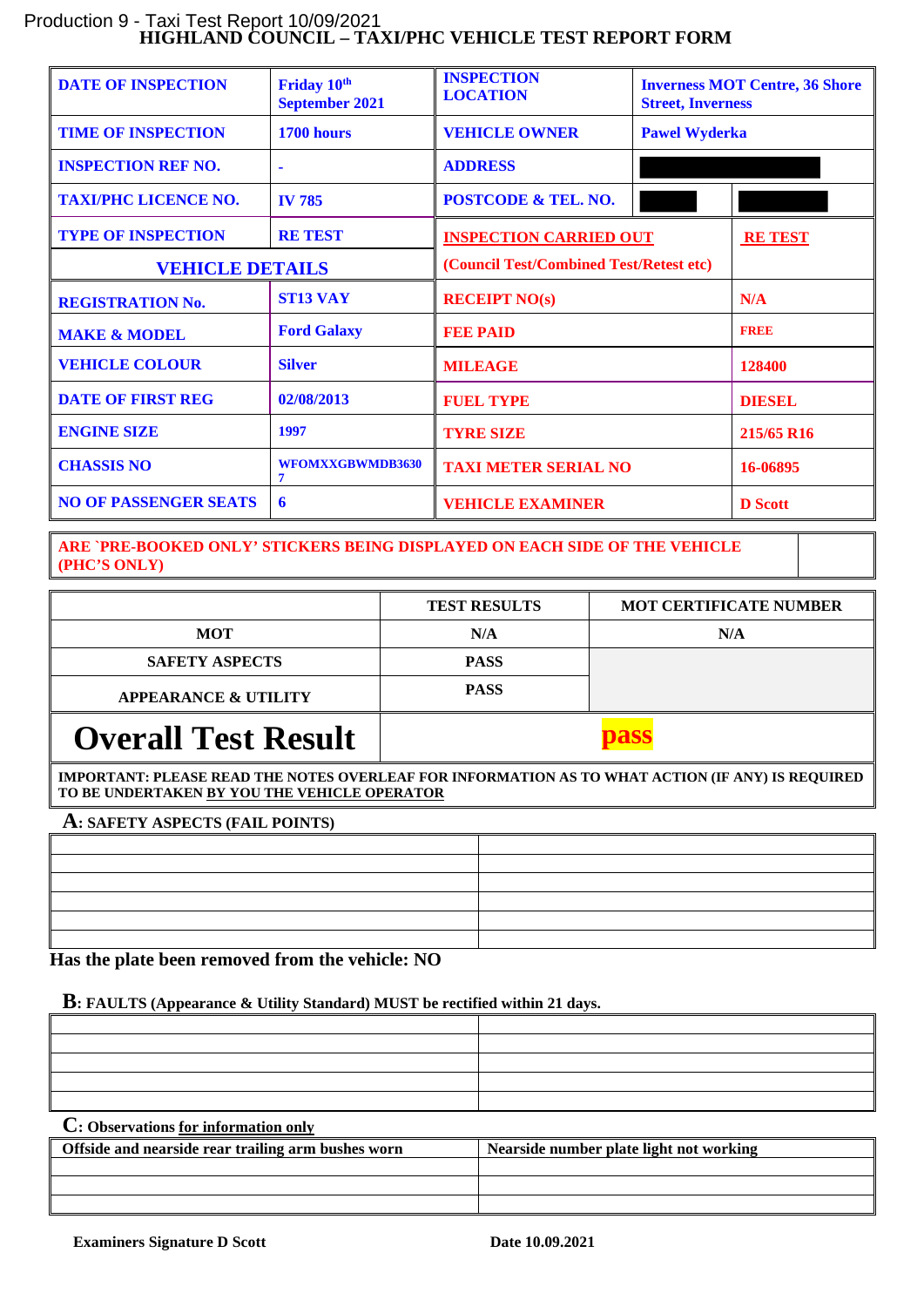#### **HIGHLAND COUNCIL – TAXI/PHC VEHICLE TEST REPORT FORM** Production 10 - Taxi Test Report 09/03/2022

| <b>DATE OF INSPECTION</b>    | <b>Wednesday 09 March</b><br>2022 | <b>INSPECTION</b><br><b>LOCATION</b>    |                      | <b>Riveford Autos, Great North</b><br><b>Road, Conon Bridge, Dingwall</b> |
|------------------------------|-----------------------------------|-----------------------------------------|----------------------|---------------------------------------------------------------------------|
| <b>TIME OF INSPECTION</b>    | 1145 hours                        | <b>VEHICLE OWNER</b>                    | <b>Pawel Wyderka</b> |                                                                           |
| <b>INSPECTION REF NO.</b>    |                                   | <b>ADDRESS</b>                          |                      |                                                                           |
| <b>TAXI/PHC LICENCE NO.</b>  | <b>IV 785</b>                     | <b>POSTCODE &amp; TEL. NO.</b>          |                      |                                                                           |
| <b>TYPE OF INSPECTION</b>    | <b>6 mth Combined</b>             | <b>INSPECTION CARRIED OUT</b>           |                      | combined                                                                  |
| <b>VEHICLE DETAILS</b>       |                                   | (Council Test/Combined Test/Retest etc) |                      |                                                                           |
| <b>REGISTRATION No.</b>      | <b>ST13 VAY</b>                   | <b>RECEIPT NO(s)</b>                    |                      | 4j3in9961751                                                              |
| <b>MAKE &amp; MODEL</b>      | <b>Ford Galaxy</b>                | <b>FEE PAID</b>                         |                      | 134.00                                                                    |
| <b>VEHICLE COLOUR</b>        | <b>Silver</b>                     | <b>MILEAGE</b>                          |                      | 143226                                                                    |
| <b>DATE OF FIRST REG</b>     | 02/08/2013                        | <b>FUEL TYPE</b>                        |                      | diesel                                                                    |
| <b>ENGINE SIZE</b>           | 1997                              | <b>TYRE SIZE</b>                        |                      | 215/65/16                                                                 |
| <b>CHASSIS NO</b>            | WFOMXXGBWMDB3630<br>7             | <b>TAXI METER SERIAL NO</b>             |                      | 1606895                                                                   |
| <b>NO OF PASSENGER SEATS</b> | 6                                 | <b>VEHICLE EXAMINER</b>                 |                      | <b>P</b> foster                                                           |

**ARE `PRE-BOOKED ONLY' STICKERS BEING DISPLAYED ON EACH SIDE OF THE VEHICLE (PHC'S ONLY)**

**YES/NO**

|                                 | <b>TEST RESULTS</b> | <b>MOT CERTIFICATE NUMBER</b> |
|---------------------------------|---------------------|-------------------------------|
| <b>MOT</b>                      | fail                |                               |
| <b>SAFETY ASPECTS</b>           | fail                |                               |
| <b>APPEARANCE &amp; UTILITY</b> | pass                |                               |
| <b>Overall Test Result</b>      |                     |                               |

**IMPORTANT: PLEASE READ THE NOTES OVERLEAF FOR INFORMATION AS TO WHAT ACTION (IF ANY) IS REQUIRED TO BE UNDERTAKEN BY YOU THE VEHICLE OPERATOR**

#### **A: SAFETY ASPECTS (FAIL POINTS)**

| <b>Emissions above limits</b>   | Both rear axle front bushes perished |
|---------------------------------|--------------------------------------|
| Fuel cap missing                | o/s headlight too high               |
| Handbrake readings below limits | No rubber on brake pedal             |
| Service brake below limits      |                                      |
|                                 |                                      |
|                                 |                                      |

 **Has the plate been removed from the vehicle: Yes/No**

#### **B: FAULTS (Appearance & Utility Standard) MUST be rectified within 21 days.**

| First aid kit expired (2021) |  |
|------------------------------|--|
|                              |  |
|                              |  |
|                              |  |
|                              |  |
| $\sim$                       |  |

| Age related marks | No top sign fitted |
|-------------------|--------------------|
|                   |                    |
|                   |                    |
|                   |                    |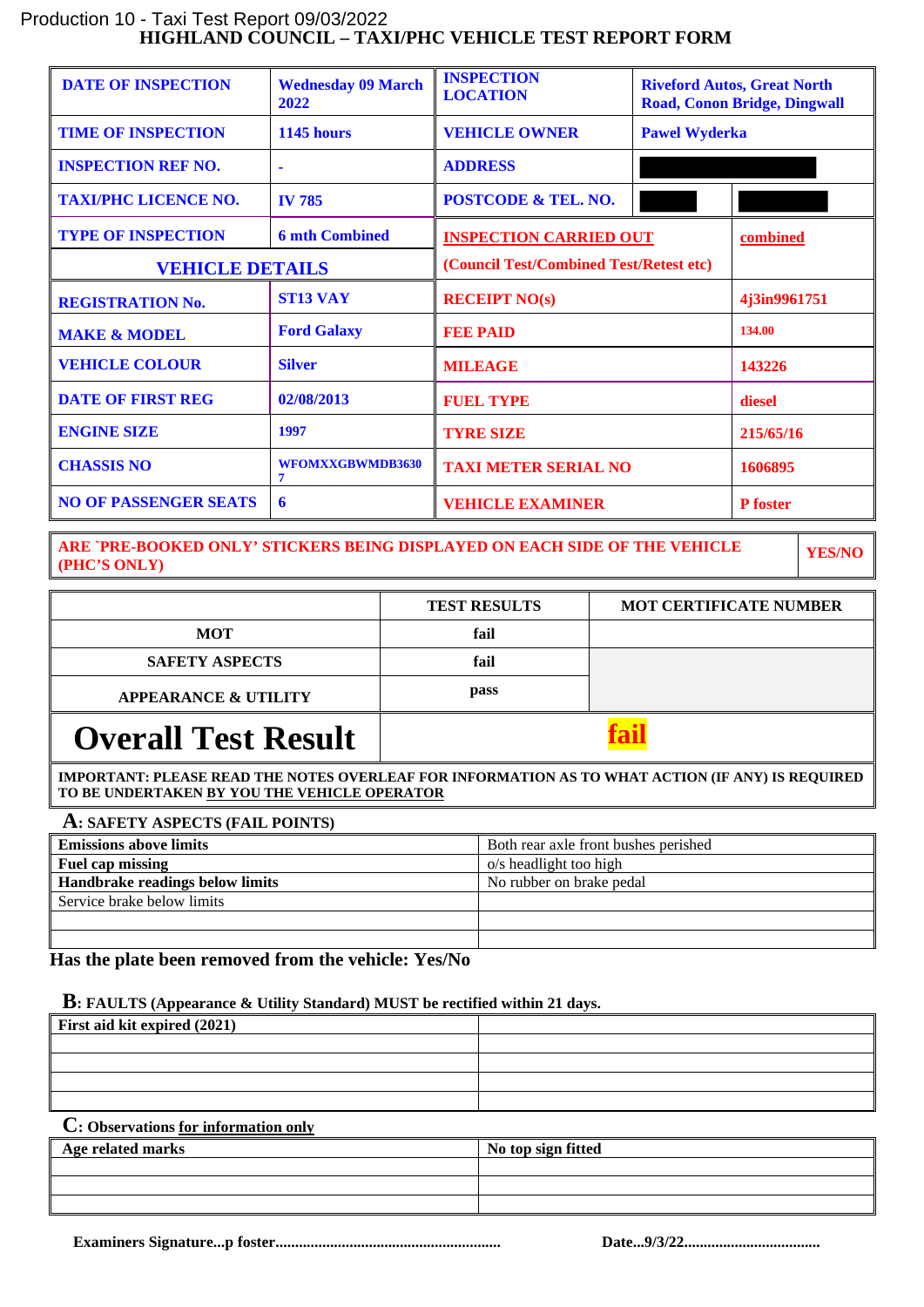**The Highland** Council Comhairle na Gàidhealtachd

#### **CIVIC GOVERNMENT (SCOTLAND) ACT 1982 SEC CTION 11(2) STATUTORY NOTICE**

(Taxi and Private Hire Cars) (Safety of Vehicles and Fitness/Accuracy of Taximeters)

| Licence Holders Details<br>Name       | Mr Pawel Wyderka                                                                                                                                  |  |
|---------------------------------------|---------------------------------------------------------------------------------------------------------------------------------------------------|--|
|                                       |                                                                                                                                                   |  |
| Authorised Officer's Full Name;<br>Ι, | Being an Officer authorised by Highland Council for the<br>Jordan Mclean<br>purposes of Section 11 of the Civic Government<br>(Scotland) Act 1982 |  |
| <b>Official Address</b>               | Of, Highland Council, Trading Standards Unit, 38 Harbour Road, Inverness, IV1 1UF                                                                 |  |
|                                       | Hereby give you notice that I am not satisfied that                                                                                               |  |
| <b>Vehicle Details:</b>               | Ford Galaxy - ST13 VAY                                                                                                                            |  |
| Licence No:                           | 110785                                                                                                                                            |  |
|                                       | * Is safe for the carriage of passengers                                                                                                          |  |
|                                       | * is fitted with a taximeter which is fit for its purpose and/or accurate                                                                         |  |
| The reason for my said conclusions    | <b>Emissions above limits</b>                                                                                                                     |  |
| are:                                  | Fuel cap missing                                                                                                                                  |  |
|                                       | Handbrake readings below limits                                                                                                                   |  |
|                                       | Service brake below limits                                                                                                                        |  |
|                                       | Both rear axle front bushes perished                                                                                                              |  |
|                                       | o/s headlight too high                                                                                                                            |  |
|                                       | No rubber on brake pedal                                                                                                                          |  |
|                                       | First aid kit expired (2021)                                                                                                                      |  |

\* Your Licence (identified above) to operate a \*(Taxi/Private Hire Car), is hereby suspended with immediate effect.

You have a period of 28 days from the date of this Notice to satisfy an authorised officer of the Council or a Police Officer that the above matters have been rectified. Failure to do so will result in the automatic suspension of the unexpired portion of the duration of the said licence.

\* You are required to submit the said vehicle \*(and taximeter) for further inspection and test at:

| Time and place                             | Council Inspection Garage upon rectification of faults |  |  |
|--------------------------------------------|--------------------------------------------------------|--|--|
|                                            |                                                        |  |  |
| Signature of Authorised Officer   J McLean |                                                        |  |  |
|                                            | Date   09.03.2022                                      |  |  |